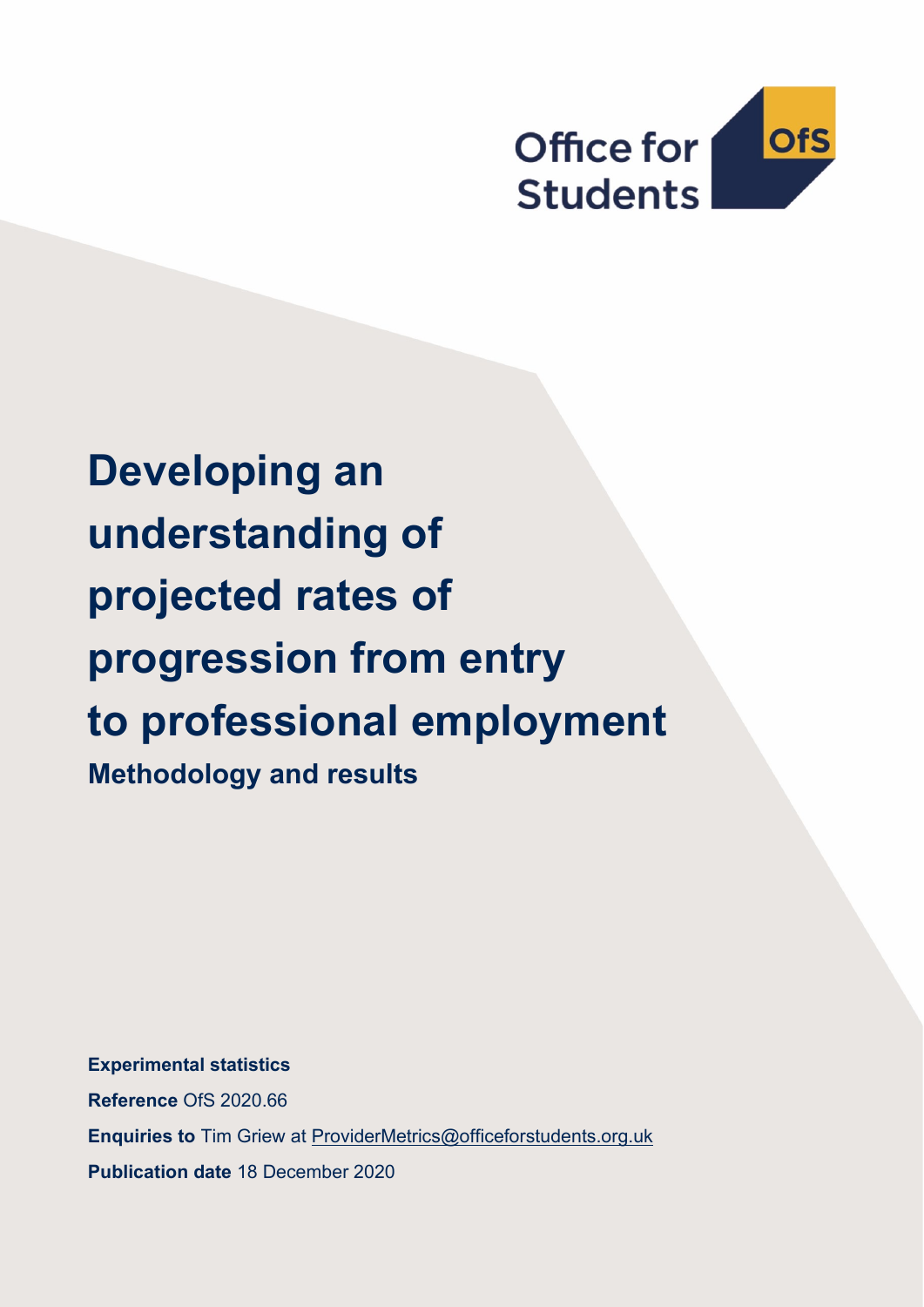# **Contents**

| <b>Introduction</b>                                                                                                                                                                                                                         | 3                    |
|---------------------------------------------------------------------------------------------------------------------------------------------------------------------------------------------------------------------------------------------|----------------------|
| Key findings                                                                                                                                                                                                                                | 4                    |
| <b>Method</b>                                                                                                                                                                                                                               | 6                    |
| <b>Results</b>                                                                                                                                                                                                                              | 10                   |
| Results by subject group<br>Results by provider<br>Results by subject group within provider                                                                                                                                                 | 10<br>12<br>16       |
| <b>Technical notes</b>                                                                                                                                                                                                                      | 20                   |
| General notes about the data<br>Projected completion data: technical notes and known limitations<br>Graduate outcomes data: technical notes and known limitations<br>Further limitations of projected entry to professional employment data | 20<br>21<br>23<br>26 |

**[Annex A: Proportions of graduates in professional employment or further study, by location](#page-26-0)  [of graduate](#page-26-0) 27**

**[Annex B: Proportions of qualifiers in the original subject group and different subject group,](#page-29-0)  [by original subject group](#page-29-0) 30**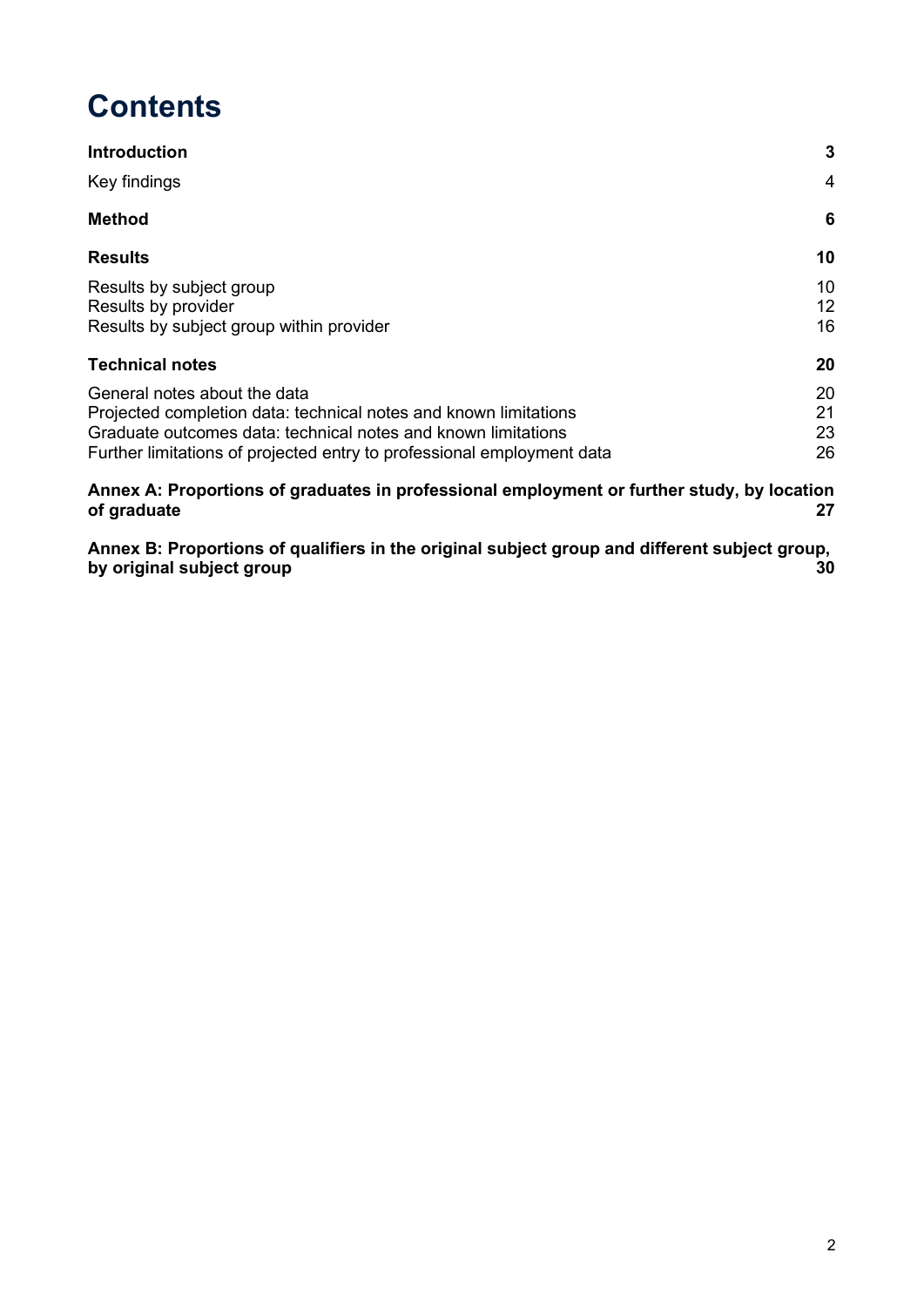# <span id="page-2-0"></span>**Introduction**

- 1. This research report outlines a new measure reporting projected rates of students progressing from entry to first degree programmes through to professional employment or further study (previously referred to as 'start to success'). It brings together projected data on the number of full-time first-degree students who complete their studies (completion rates) with data about the progression of recent graduates to employment, further study or other activities (graduate outcomes). It also describes some of the known limitations of this method.
- 2. The projected 'entry to professional employment' outputs produced from the application of this methodology include data by provider, by subject across the sector and subject within each provider. These outputs are published in anonymised form as experimental 'ad hoc' statistics<sup>1</sup> (see the accompanying workbook).
- 3. The OfS is publishing this report because we consider that there is a strong public interest in publishing information about outcomes for students who start higher education courses. We have also taken account of our general duties in section 2 of the Higher Education and Research Act 2017. These require that we have regard to the need to promote quality, choice and opportunities for students, as well as encourage competition between English higher education providers in connection with the provision of higher education. We judge that publishing new, innovative measures, intended over the longer-term to improve the information available about student outcomes, is consistent with these duties.
- 4. In publishing this report, we take the view that prospective students should have access to information about the quality of provision at individual providers. Measures similar to the outcomes introduced by this report have the potential to provide useful information for prospective students to inform their choice of higher education provider and course. We want all potential higher education students to receive improved and effective information, advice and guidance, enabling them to make the choices that are right for them. Better informed choices have the potential to help more students complete their studies and achieve positive outcomes. So, we consider that this new indicator could represent a positive step towards valuable new information for prospective students.
- 5. Current student-outcomes measures consider each stage of the student lifecycle separately. This means they can fail to highlight the chances of students who start studying in higher education going on to graduate and then have a positive outcome post-graduation. In particular, the cumulative effects of relatively low completion rates and professional employment rates can lead to an overall low chance of positive outcomes, which is masked by the separate consideration of the two outcomes. We acknowledge that any method that tries to understand student outcomes across the whole lifecycle will have limitations, and the measure introduced in this report is no exception. Users should therefore remain alert to the limitations this report describes. Notwithstanding these limitations, we consider that the new measure has

<sup>1</sup> Experimental statistics: A subset of newly developed or innovative official statistics undergoing evaluation. Experimental statistics are published to involve users and stakeholders in the assessment of their suitability and quality at an early stage. The ad hoc statistics status indicates that we do not currently have an expectation of routine and regular publication of these statistics. If we consider that there is a high likelihood that these measures would be published more routinely, we would expect to release future analyses as experimental official statistics.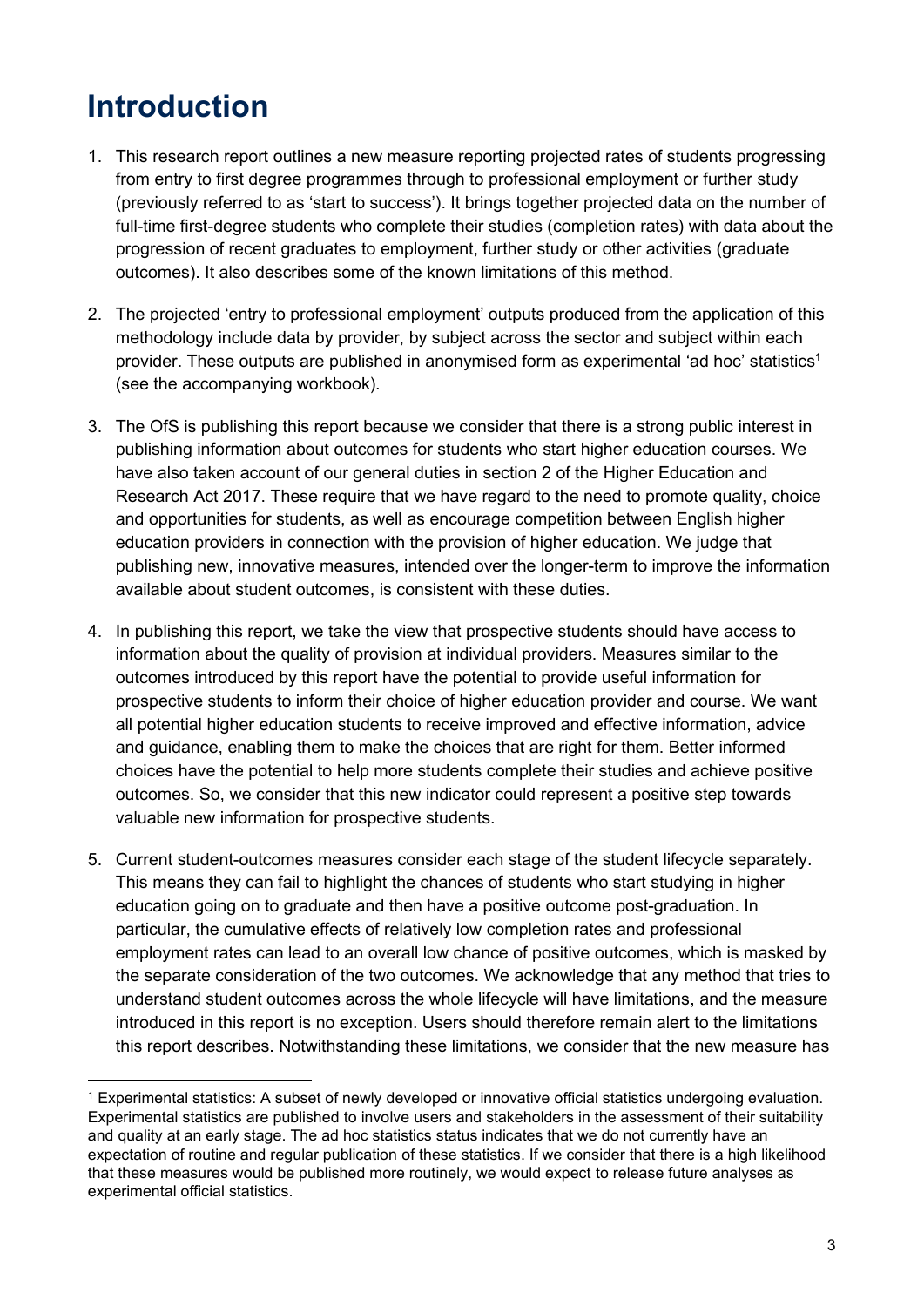significant advantages, allowing us to use the most recent data available to produce information in which we consider there is a public interest.

- 6. As an official statistics producer we are committed to releasing our data in a manner that promotes public confidence, and to complying with the Code of Practice for Statistics.<sup>2</sup> Introducing a potential new measure of projected entry to professional employment outcomes through this publication of experimental statistics allows us to involve users and stakeholders at an early stage in assessment of their suitability for the intended purposes. We intend that publication of this report will initiate a broader discussion with providers, students and other stakeholders about the accuracy, purpose and use of the measure, and will allow us to find out how best to present it in a meaningful way. We therefore welcome feedback on these experimental statistics. To give feedback email [providermetrics@officeforstudents.org.uk.](mailto:providermetrics@officeforstudents.org.uk)
- 7. We are already aware of a number of potential further developments to this methodology. We are also alert to the likelihood that wider changes in the higher education data landscape will cause us to keep this methodology under review as understanding of, and approaches taken to using that data, develop. For example, we welcome feedback about:
	- a. the feasibility of extending the coverage of this methodology to other cohorts (for example, to part-time students)
	- b. how results should be reported to most effectively communicate the confidence that users can have in the outputs for the intended longer-term purposes
	- c. whether there exist novel statistical approaches which would effectively communicate the levels of statistical uncertainty in the compound measure.
- 8. Subject to feedback through both the current consultation and following this publication of experimental statistics, as well as user testing, the OfS anticipates publishing further providerlevel data on the measure during 2021.

## <span id="page-3-0"></span>**Key findings**

- 9. Some key findings from the analysis are:
	- Projected rates of progression from entry to professional employment vary substantially by subject group across the sector, and by provider at both provider-level and subjectlevel.
	- There is a clear correlation between the two components of the measure at provider level – where a provider has a relatively high proportion of students projected to obtain a degree, it is more likely to have a high proportion of graduates in professional employment or further study.
	- For subject groups across the sector, there is little correlation between the two components of the measure – a subject group having a relatively high proportion of students projected to obtain a degree does not appear to make it much more likely to have a relatively high proportion of graduates in professional employment or further study.

<sup>2</sup> See [www.officeforstudents.org.uk/data-and-analysis/official-statistics/](http://www.officeforstudents.org.uk/data-and-analysis/official-statistics/)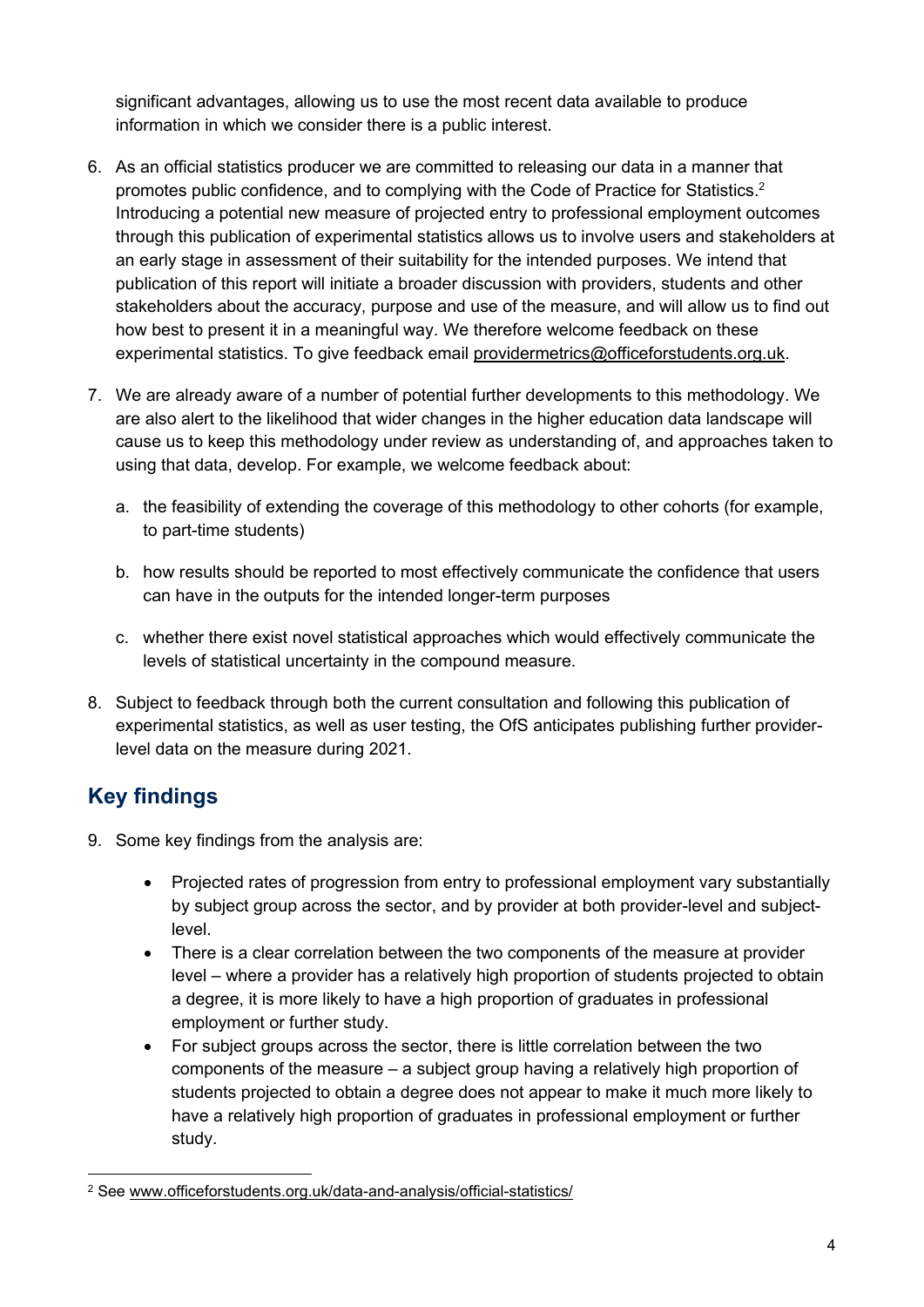- Provider-level projected rates of progression from entry to professional employment appear to be strongly linked to entry tariff – students at high-tariff providers are more likely to progress from entry to first degree programmes through to professional employment or further study.
- The projected rates of progression from entry to professional employment vary substantially by subject group within many providers.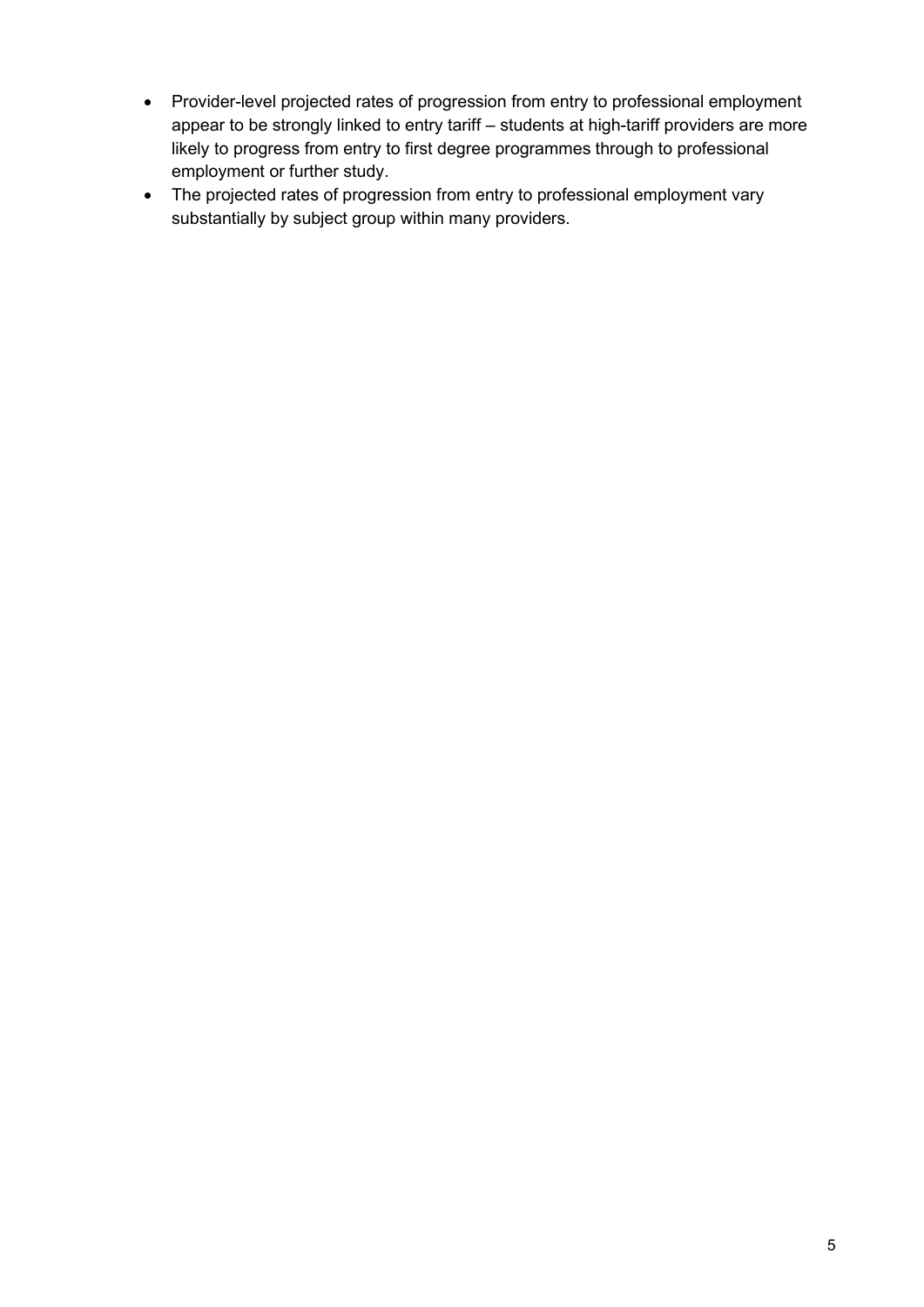# <span id="page-5-0"></span>**Method**

- 10. Embarking on a higher education course has the potential to be a life-transforming event an enriching academic experience that paves the way for rewarding options in the labour market and a fulfilling life. Students pay a significant price for these opportunities, through their time and effort, as well as in financial terms. The OfS's regulatory objectives reflect the things that matter most to students: high quality courses, successful outcomes, and the ongoing value of their qualifications. We believe that when making choices about higher education, all potential students should have access to personalised, high-quality and accurate advice about all of these aspects to inform what, where and how they study. Providing prospective students with an understanding of student outcomes across the whole student lifecycle, which is both reliable and timely, represents a particular challenge.
- 11. To determine a true rate of progression from entry to professional employment it would be necessary to track a starting cohort through their study and into their final destinations, but such a method has serious drawbacks. Most notably, it would not reflect the recent performance of subjects or providers and risks generating misleading results in the event of changes in the provision offered by a provider over time. In practice, we consider that we would need to consider the outcomes of students who started full-time courses in 2011-12 as the most recent available to give a comprehensive, whole-lifecycle view and allow enough time for the cohort to complete their studies. The outcomes of students who started their courses around a decade earlier than the cohort of prospective students making their choices today could be very different as a result of the provision on offer to them, their experiences in higher education and the labour market prospects they face on graduation. Student tracking is also problematic where data collection methods change, (for example, the move from the Destinations of Leavers from Higher Education (DLHE) survey to Graduate Outcomes (GO), as the data will not be comparable for different leaving cohorts).
- 12. Considering each stage of the student lifecycle separately, rather than looking at their cumulative effects, can fail to provide sufficient clarity for prospective students about how likely they are to graduate and achieve a positive outcome. Employment rates are only calculated with reference to students who qualify with a higher education award, and users of these statistics may not always realise that – whatever this rate is – they will have a lower overall chance of positive outcomes on account of the likelihood that not all the students who start studying will complete their course.
- 13. In this research report, we have therefore considered a method that aims to project the proportion of students who will achieve a degree, using the most recent patterns of student retention, and then looks at the most recent patterns of graduate employment, to generate a measure of how likely entrants are to have successful outcomes. To do this, we have drawn on well-established methods from the Higher Education Statistics Agency (HESA) UK performance indicators (UKPIs).
- 14. We anticipate that compounding measures that will individually be familiar to stakeholders, will help to develop an important discussion about how these measures can interact to convey useful information about outcomes for students who start higher education courses. We are, however, aware of some important constraints of the measures individually, and these may be magnified to some extent through combining them to create the projected rates of progression from entry to professional employment.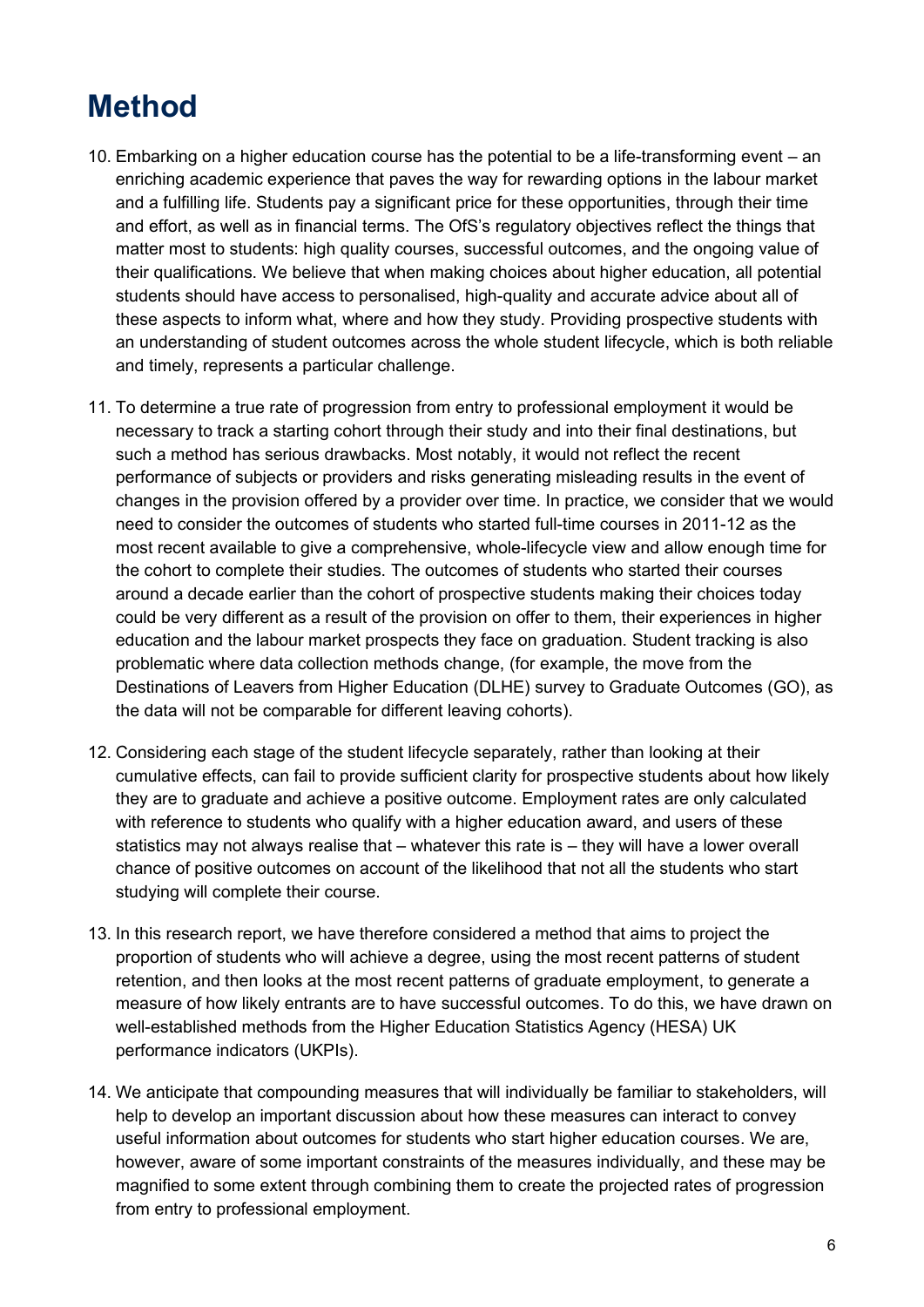15. The projected completion measure:

- needs a significant number of students to be stable, around 250 students informing the transition matrix that underpins the method
- needs structured programmes with a defined year structure, which is problematic for flexible and part-time provision
- relies on stable patterns of provision over time as changing programme structures can lead to unreliable results
- will give different aggregate results for subjects and providers.

16. The professional employment<sup>3</sup> or further study measure:

- relies on survey data so may be subject to response bias, although work by  $HESA<sup>4</sup>$ indicates these effects are likely to be small
- only includes students who gain a first degree, so students who have a positive outcome but did not qualify may not count positively
- requires subjective decisions about which circumstances and activities to consider as a positive outcome
- only considers the most important activity of the graduate at a single point in time, which may not be representative of all activities of the graduate or the outcomes of the graduate over different time frames
- is likely to be influenced by geographical effects on the labour market and the economic environment.
- 17. To derive the projected entry to professional employment measure presented here, the proportion of students projected to obtain a first degree at their original provider (also referred to as the 'projected completion rate') is multiplied by the proportion of Graduate Outcomes respondents in professional employment or any type of further study 15 months after completing their course (also referred to as the 'professional employment or further study rate'). In combining the indicators, we have made a series of minor refinements and adaptations to the established HESA definitions, which are designed to minimise the constraints described above. We therefore consider that the compound measure is more robust than users simply combining the two existing measures, and has significant advantages in allowing us to use the most recent data available to produce information that provides a good approximation of a prospective student's chance of both graduating and having a positive outcome after graduation. Combining the two measures in this way does, however, introduce additional drawbacks:
	- Although individual students will define their success beyond graduation in relation to their own goals and motivations, creating the projected entry to professional employment measure requires selecting a single outcome from each of the component indicators as the multipliers. We consider that it is important to ensure that the outcomes graduates are achieving are consistent with the higher education qualification they have started and aim to complete. In selecting the single outcomes to multiply, we believe that it is appropriate to look at rates of completion of the qualification intended,

 $\rm ^3$  'Professional employment' may be referred to as 'highly skilled employment' in other contexts.

<sup>4</sup> See [www.hesa.ac.uk/news/21-05-2020/research-should-we-weight](http://www.hesa.ac.uk/news/21-05-2020/research-should-we-weight)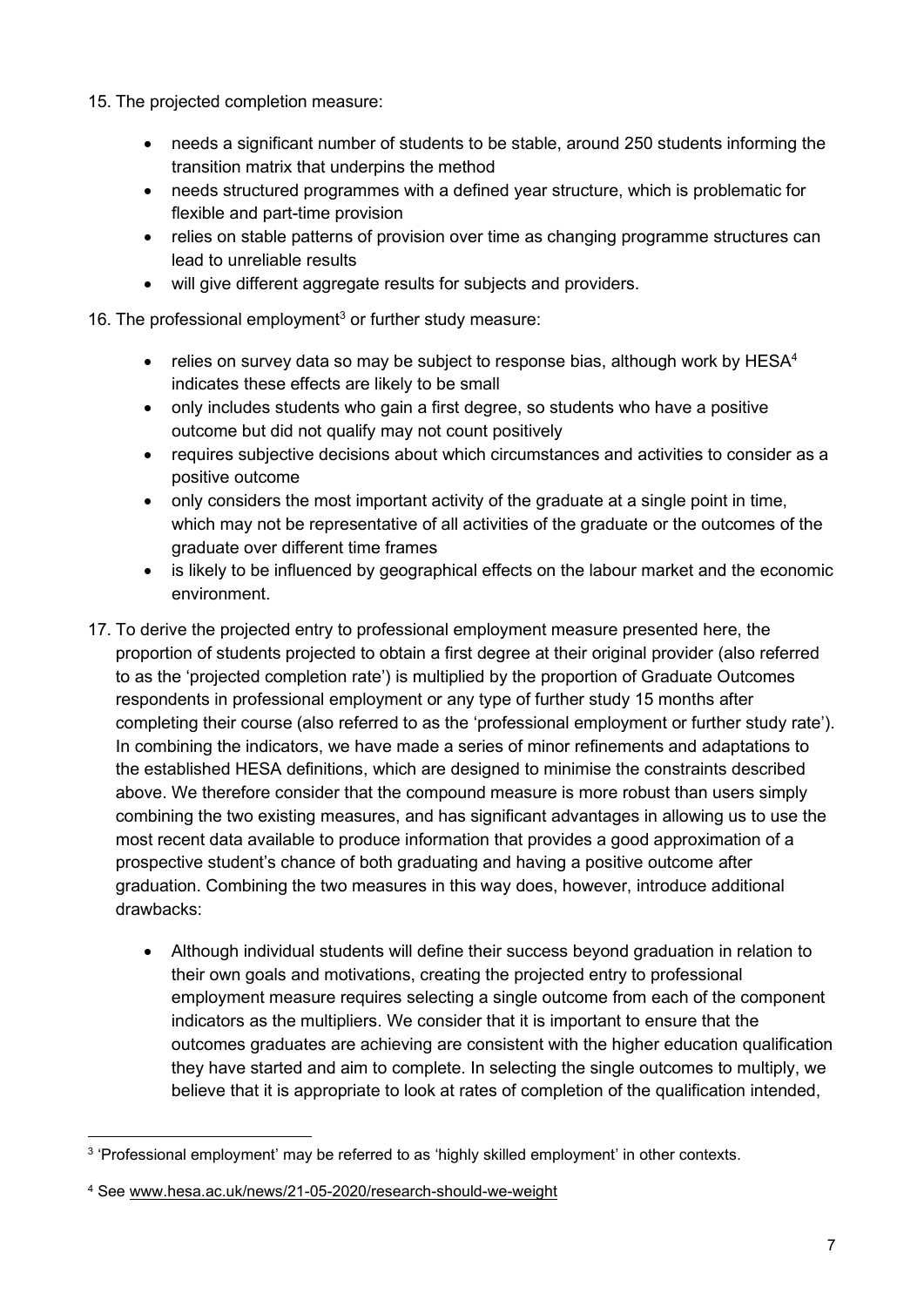and rates of progression into employment and further study destinations commensurate with the qualification they have completed.

- Some students may progress into professional employment or further study without qualifying with a first degree at their original provider (for example, after transferring to a different provider or qualifying with a lower-level award), but these paths are not counted positively by the compound measure. Although students who transfer to fulltime first degree study and go on to complete will be treated positively in respect of the new provider.
- The projected completion rates are reported for a recent cohort of students starting their first degree, and the employment rates are reported for a cohort of students who achieved their qualification in that same year. The cohorts of students considered by the two measures are therefore non-overlapping and could differ in a way that could create misleading results if cohorts have changed over time. For example, if the provider has become more selective this may improve both retention and employment rates, but employment rates would still reflect the composition of earlier cohorts.
- 18. Additionally, in producing outputs at subject-level we have categorised subjects according to level 2 of the Common Aggregation Hierarchy (CAH)<sup>5</sup>, and we note:
	- In many cases subject groups within providers will not have large enough cohorts to have reliable projected entry to professional employment data. In selecting CAH level 2 as the aggregation we have sought to achieve a reasonable balance of the risks of data sparsity and statistical uncertainty against the granularity necessary for that resource to convey the understanding appropriate to its intended purpose. This means that:
		- $\circ$  Subjects may be listed without any publishable outcomes. An absence of data in such cases should not be taken to signal negative performance for that provider.
		- $\circ$  A provider having subjects flagged as potentially unreliable should not be taken to mean that their provider-level data is unreliable, as provider-level projections are not simple aggregations of the subject-level projections.
		- $\circ$  Outcomes reported at this level of aggregation may mask variations in outcomes for courses or for more granular subject areas within a CAH level 2 grouping. It is likely that the number of unreliable or unpublishable subjects would increase significantly if the statistics were to be constructed at lower levels of granularity.
	- Subject-level outputs may be misleading if students change subjects between starting a higher education course and qualifying. It may be possible to address this in future by looking at professional employment or further study data by starting rather than qualifying subject.
	- The current transition between subject coding frameworks will present a longer-term challenge to the consistency of reporting student outcomes at subject-level over a time series, and the 2017-18 cohorts covered by the statistics in this report are among the first to be examined through the lens of the CAH classification.
- 19. To attempt to mitigate some of these issues we have taken a number of steps and we have considered some alternative approaches. In preparing to release these statistics, the OfS undertook a representations process with the providers included in the publication regarding

<sup>&</sup>lt;sup>5</sup> Information about these subject groupings is available from: <u>www.hesa.ac.uk/innovation/hecos</u>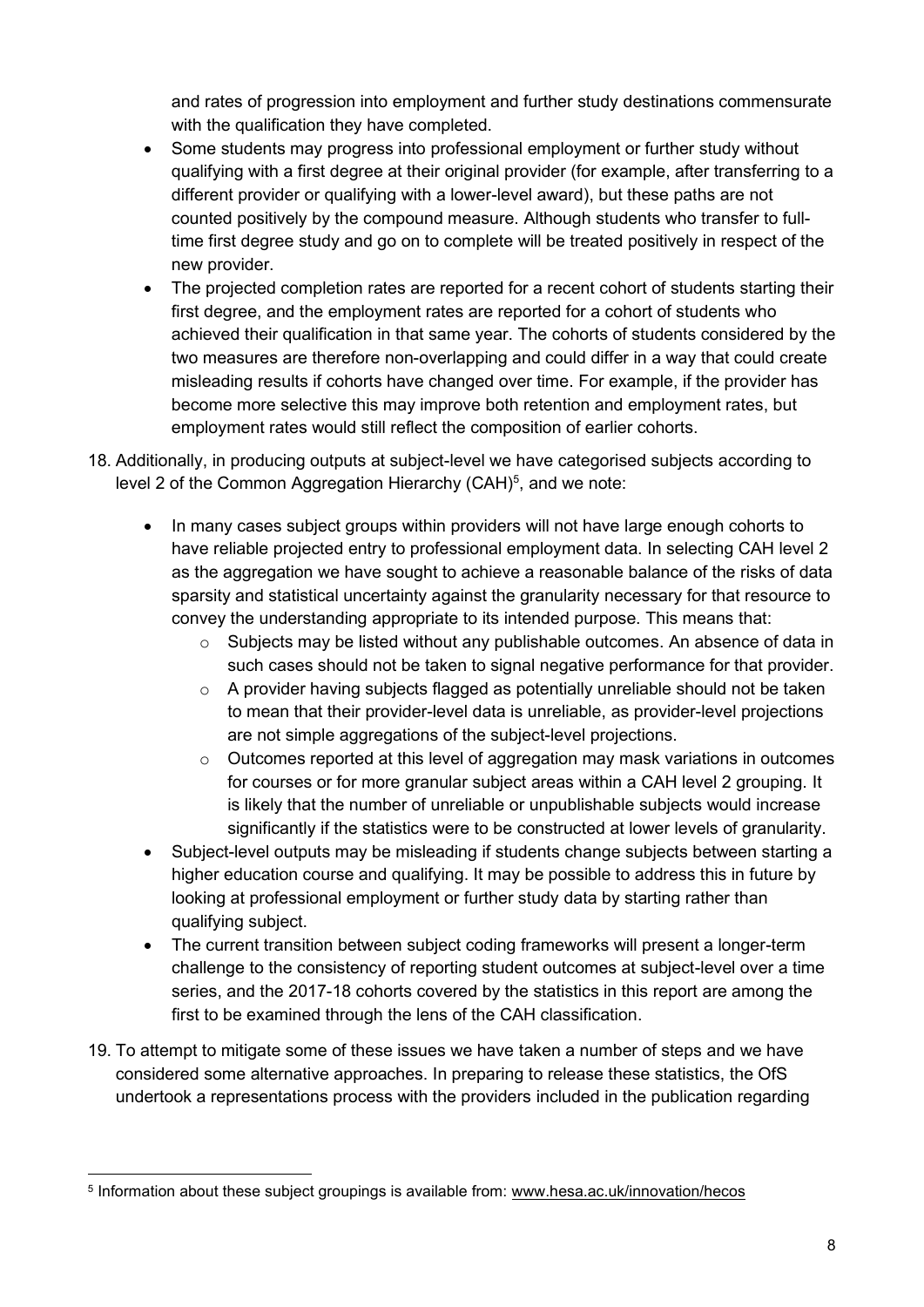the accuracy of their data and its presentation, and consideration of responses has resulted in further amendments to the statistics and the way they are presented.

20. In particular, we note that the workbook that accompanies this research report and provides the detailed statistics, includes the two components of completion and graduate outcomes data with a granular breakdown of each. This means that users can explore the impact of counting a different set of outcomes in the projection calculation if they wish to do so. For example, users can see if respondents to the Graduate Outcomes survey had outcomes that could be considered as positive but are not counted positively by the professional employment or further study measure, and can investigate the effect of removing students with 'other known destinations' from the measure.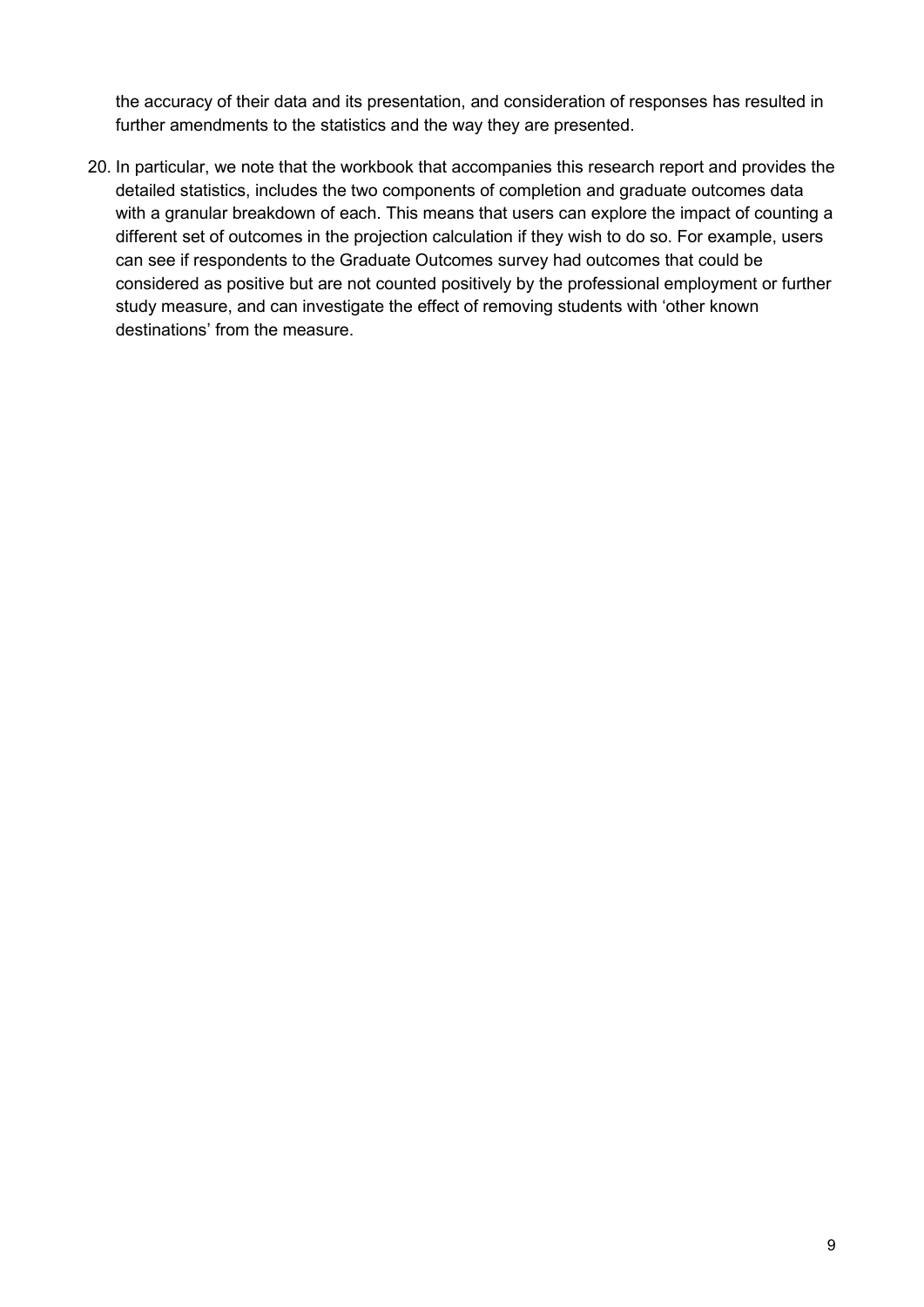# <span id="page-9-0"></span>**Results**

### <span id="page-9-1"></span>**Results by subject group**

21. For the sector<sup>6</sup> in aggregate, 34 of the 35 CAH2 subject groups have sufficient numbers of starters and GO respondents for their projected entry to professional employment outcomes to be reportable. None of these 34 subject groups are categorised as potentially unreliable. The numbers of starters and GO respondents in Celtic studies are too small for data for that subject group to be considered, for projected completion and graduate outcomes respectively.

#### **Projected completion by subject group**

- 22. There are just over 25 percentage points between the subject group with the highest proportion projected to obtain a degree (medicine and dentistry, 92.4 per cent) and the subject group with the lowest (computing, 67.0 per cent). Other subject groups with high proportions include veterinary sciences (89.6 per cent) and geography, earth and environmental studies (88.0 per cent), while others that have lower proportions include sport and exercise sciences (68.2 per cent) and general, applied and forensic sciences (71.0 per cent).
- 23. Of the 34 subject groups, 19 of them have proportions projected to obtain a degree above 80 per cent. A further 13 have proportions between 70 and 80 per cent. Only computing and sport and exercise sciences have percentages below 70 per cent. These subject groups also have the highest proportion projected to obtain another award (7.0 and 6.7 per cent respectively) and the highest proportion projected to neither obtain an award nor transfer (18.7 and 19.4 per cent respectively).
- 24. Of the proportions projected to transfer, the three highest are for pharmacology, toxicology and pharmacy (9.8 per cent), engineering (8.8 per cent) and medical sciences (7.8 per cent).

#### **Graduate outcomes by subject group**

- 25. The proportions in professional employment or any type of further study vary significantly by subject group. The highest proportion is for those who studied medicine and dentistry (97.1 per cent) followed closely by nursing and midwifery (92.4 per cent) and veterinary sciences (89.8 per cent). The proportion that were unemployed is below 1 per cent for both medicine and dentistry and nursing and midwifery and 1.4 per cent for veterinary sciences.
- 26. There are six subject groups where the proportion in professional employment or study of any type is below 60 per cent. The lowest is for sociology, social policy and anthropology (52.8 per cent) and the next lowest is psychology (55.8 per cent). Among sociology, social policy and anthropology graduates, 33.7 per cent were in other employment (not professional), 6.8 per cent were unemployed and a further 6.8 per cent were in other destinations. For psychology graduates, the equivalent figures are 31.8 per cent, 6.6 per cent and 5.8 per cent, respectively.

<sup>&</sup>lt;sup>6</sup> The sector in this report is English providers that made a Student or Student Alternative record return to HESA in 2017-18 and were registered with the OfS on 23 October 2020. Students registered at further education colleges are not included.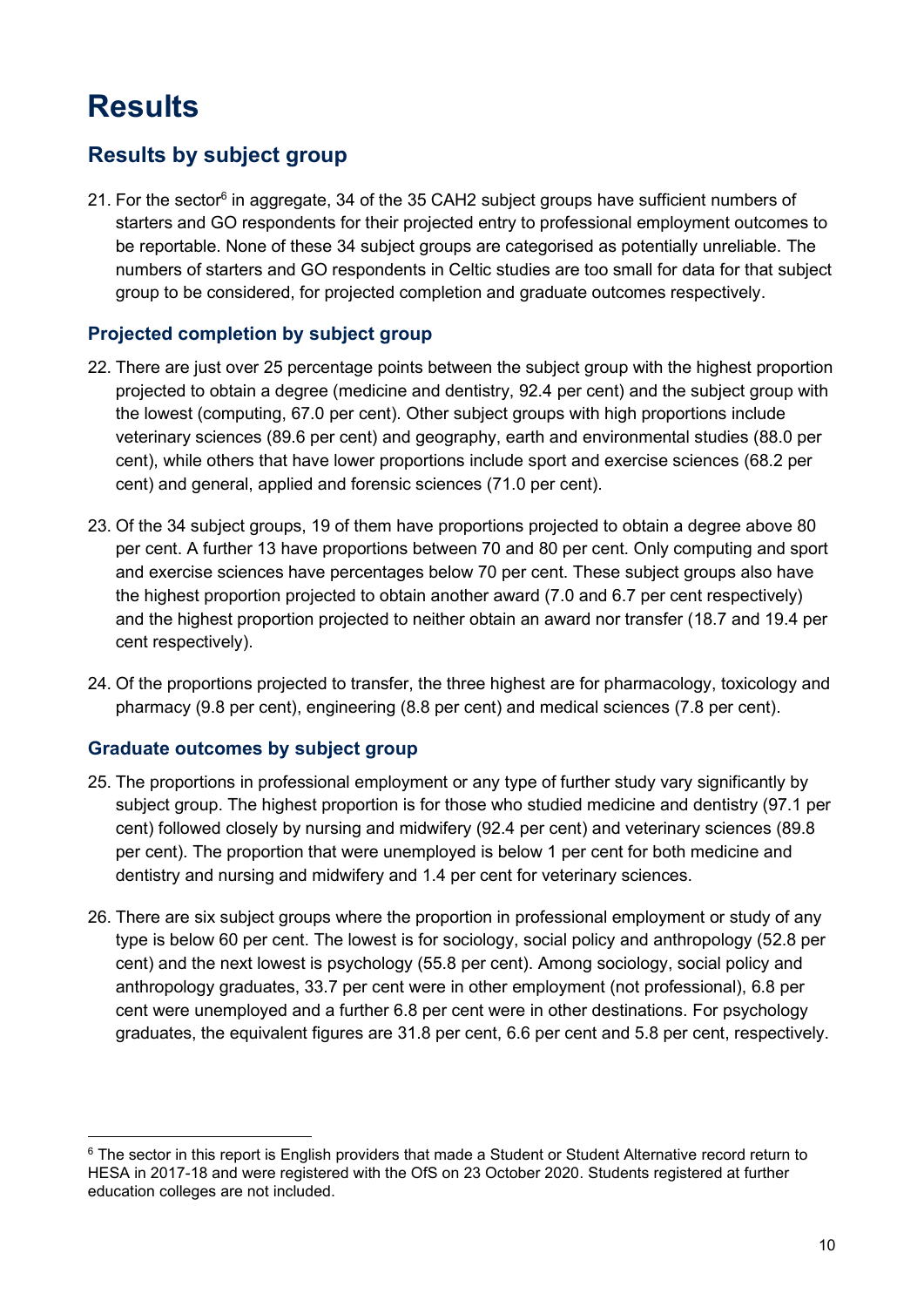#### **Projected rates of progression from entry to professional employment by subject group**

27. There are 34 subject groups where the projected rate of progression from entry to professional employment can be derived. Figure 1 shows the relationship between the proportions of starters projected to obtain a degree and the proportions of graduates in professional employment or further study for these subject groups. It shows that there is little correlation between the two components of the projected entry to professional employment measure when applied to subject groups.

#### **Figure 1: Relationship between the two components of the projected entry to professional employment measure by subject group**



- 28. Figure 2 shows how the subject groups' projected rates of progression from entry to professional employment are distributed across percentage bands. A relative majority of subject groups (13) have rates in the 50 to 60 per cent range.
- 29. There is a difference of almost 51 percentage points between the subject group with the highest projected rates of progression from entry to professional employment (medicine and dentistry, 89.7 per cent) and the lowest (sociology, social policy and anthropology, 39.0 per cent). In fact, medicine and dentistry has the highest projected rate by a substantial margin and there are only two other subject groups with a projected rate above 70 per cent (veterinary sciences, 80.5 per cent, and nursing and midwifery, 74.2 per cent).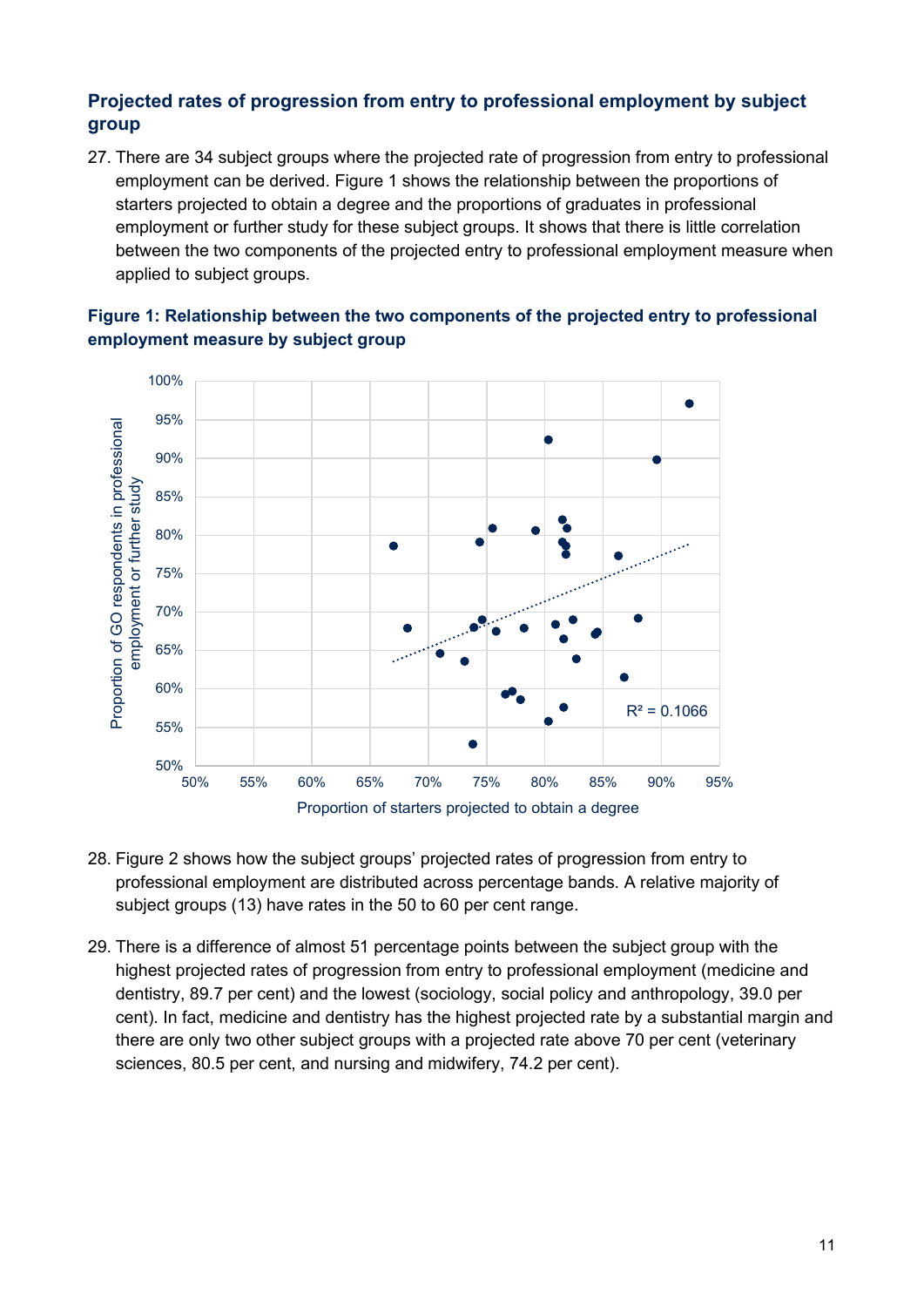

**Figure 2: Projected rates of progression from entry to professional employment by subject group**

## <span id="page-11-0"></span>**Results by provider**

#### **Projected completion by provider**

- 30. There are 132 providers with completion projections that meet the reliability criteria for this measure described in paragraph [64](#page-22-1). Figure 3 shows the distribution of these providers' projected completion rates, across bandings. The most populated banding is 70 to 80 per cent, with 54 providers, but there are also 42 providers in the 80 to 90 per cent banding and 18 with projected completion rates between 60 and 70 per cent. There are 12 providers with projected completion rates of more than 90 per cent and six providers with projected completion rates of less than 60 per cent.
- 31. These are projections for completion of a first-degree level qualification within the original provider. They do not include students projected to qualify with another undergraduate-level award or transfer to another provider. Some providers have significant proportions of students projected to have one of these two outcomes. The individual provider-level projections are available in anonymised form in the accompanying workbook.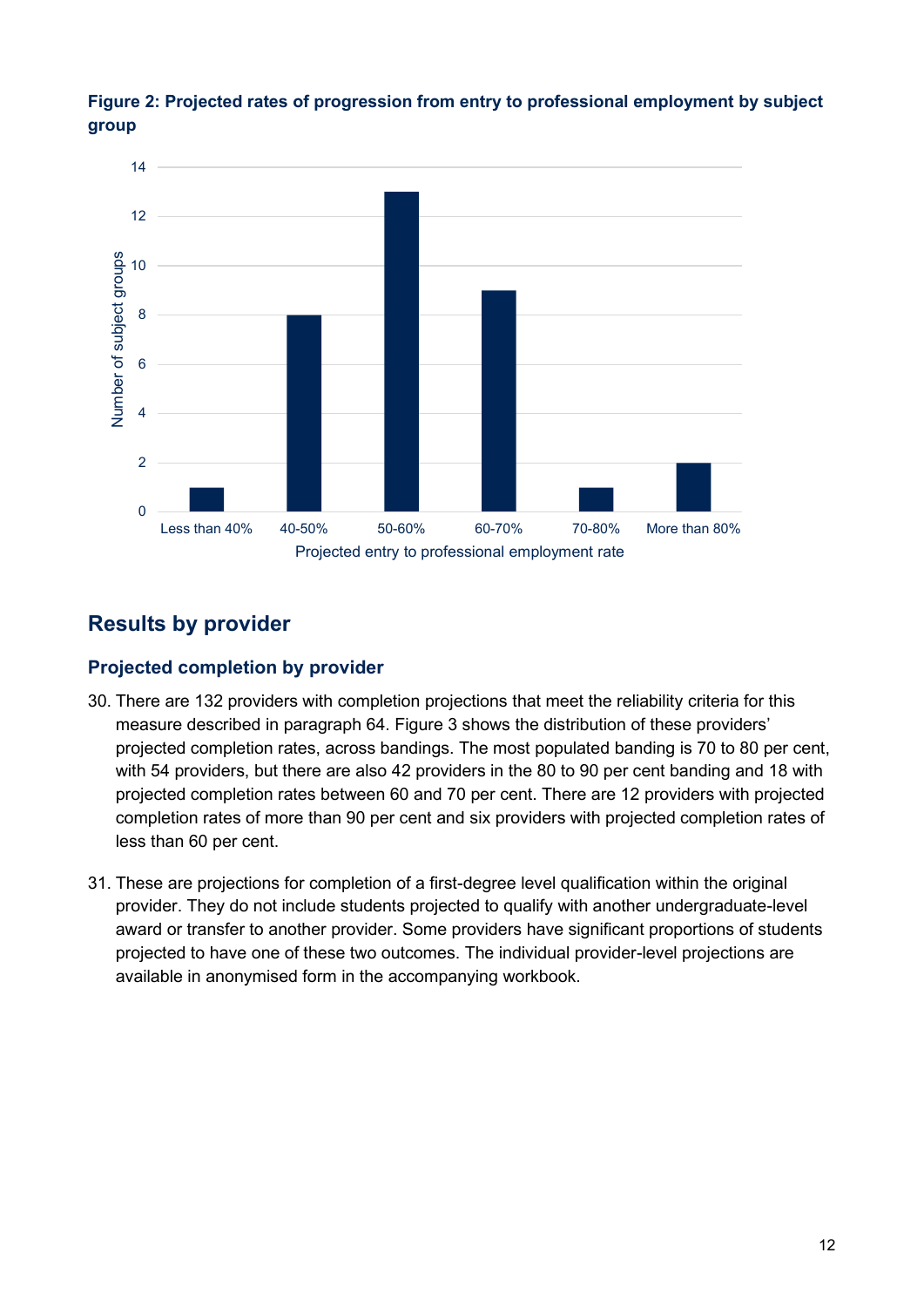

#### **Figure 3: Proportion projected to obtain a degree by provider**

#### **Graduate outcomes by provider**

32. There are 136 providers with graduate outcomes data that meet the reliability criteria for this measure described in paragraph [66.](#page-22-2) Figure 4 shows how these providers' percentages in professional employment or further study are distributed across bandings. The most populated banding is 60 to 70 per cent in professional employment or further study, with 50 providers in this group.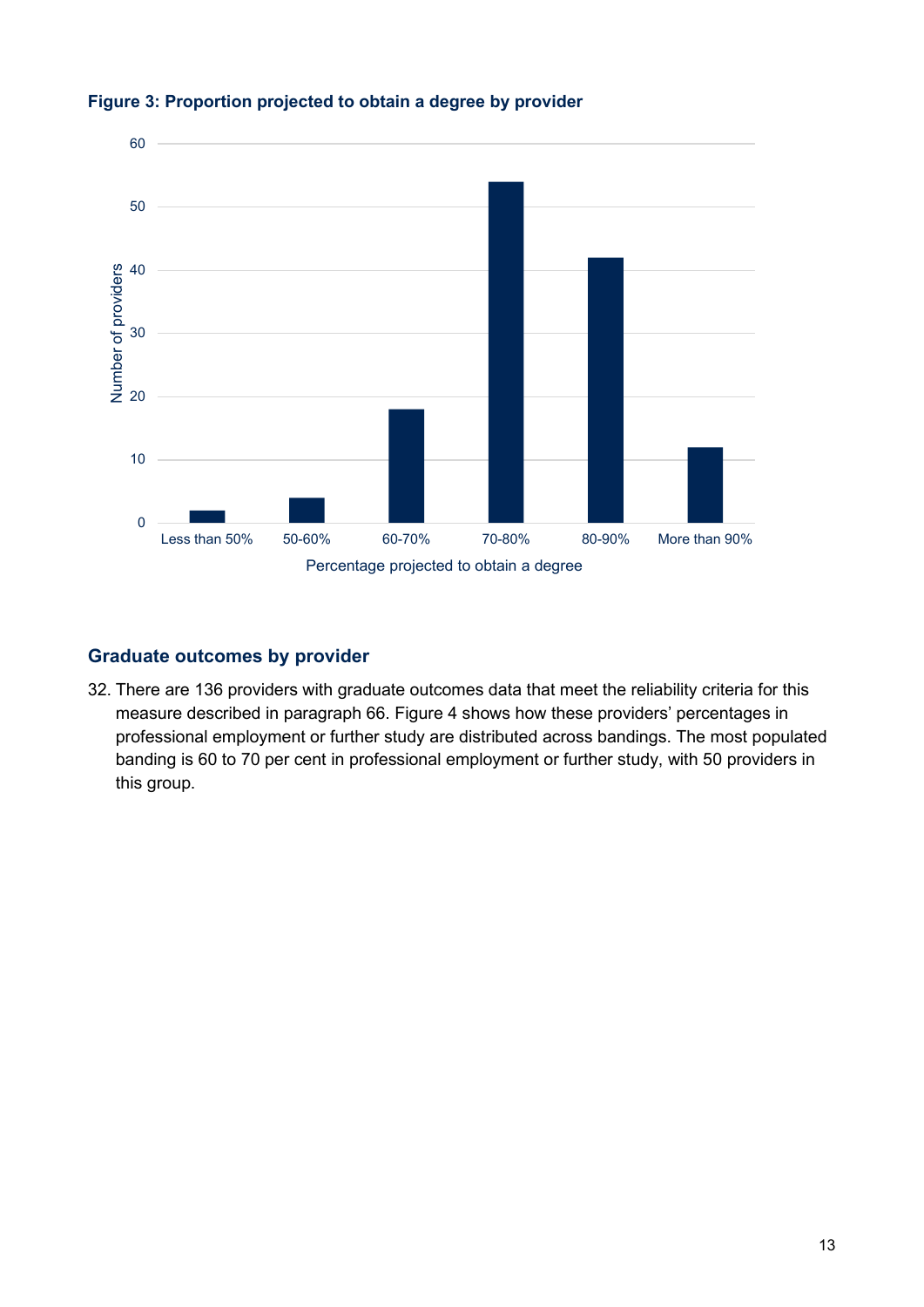

#### **Figure 4: Proportion in professional employment or further study by provider**

#### **The effect of graduate location**

33. The destinations of graduates observed in Graduate Outcomes data are likely to be influenced by the geographical locations of those graduates. This may contribute to lower projected rates of progression from entry to professional employment for providers in certain areas of the country, particularly those with large proportions of local students. Annex A shows the proportions of 2017-18 Graduate Outcomes respondents in professional employment or further study by graduate location,<sup>7</sup> at county or unitary authority level. It shows that the proportions of respondents in professional employment or further study range from 65 per cent (among respondents in North Somerset and respondents in Cornwall) to 82 per cent (among respondents in West Berkshire). This gives an indication of the variation across the country, although there will be further variation within these areas.

#### **Projected rates of progression from entry to professional employment by provider**

- 34. There are 125 providers where the projected entry to professional employment measure can be derived reliably.<sup>8</sup>
- 35. Figure 5 shows the relationship between the proportions of starters projected to obtain a degree and the proportions of graduates in professional employment or further study, for

<sup>7</sup> This is the location of the graduate's main activity, according to their Graduate Outcomes response. See the HESA derived field XMLOCUC for further detail: <https://www.hesa.ac.uk/collection/c17072/derived/xmlocuc>

<sup>&</sup>lt;sup>8</sup> This is where neither of the two component parts of the measure is identified as potentially unreliable.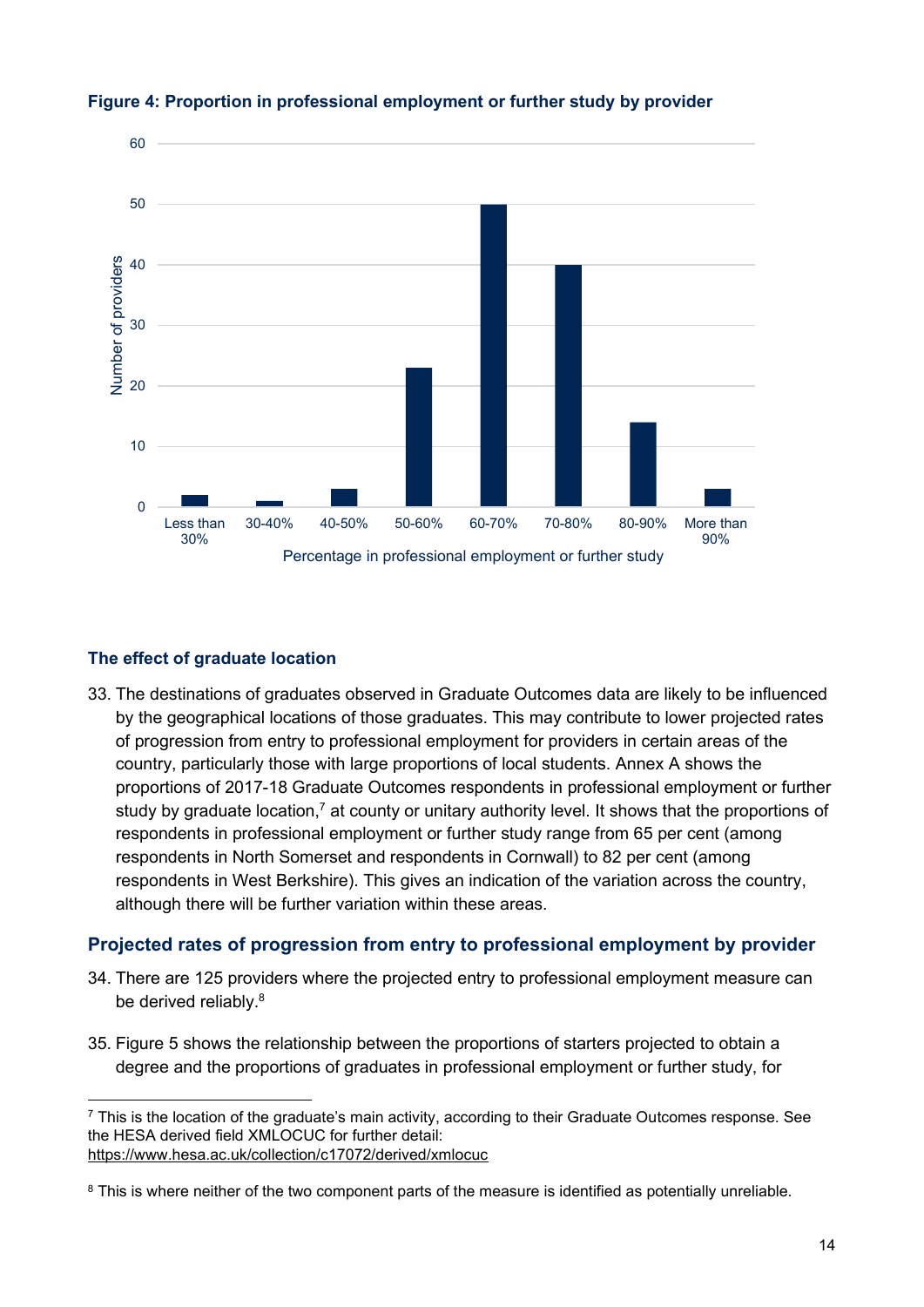providers. This figure shows a clear positive correlation between the two components of the projected entry to professional employment measure at provider-level. However, there are some providers with relatively high proportions projected to obtain a degree but relatively low proportions of graduates in professional employment or further study and vice versa.





- 36. Figure 6 shows how the providers' projected rates of progression from entry to professional employment are distributed across percentage bands. The providers are split into tariff groups based on the number of UCAS points achieved by their entrants.<sup>9</sup> A relative majority of providers (39) have percentages in the 40 to 50 per cent range, followed closely by 35 providers in the 50 to 60 per cent range.
- 37. There is a clear relationship between the tariff group of a provider and their projected rates of progression from entry to professional employment: high-tariff providers generally have higher rates and low-tariff providers generally have lower rates. Existing evidence shows that continuation after the year of entry and progression of graduates into professional employment or further study are both highly correlated with the strength of prior qualifications.<sup>10</sup> Three of the four providers that have rates above 80 per cent are considered high-tariff and the other is considered medium-tariff.

<sup>9</sup> These tariff groups have been taken from the 2019 Widening participation in higher education official statistics release: [www.gov.uk/government/statistics/widening-participation-in-higher-education-2019.](http://www.gov.uk/government/statistics/widening-participation-in-higher-education-2019) The 2017-18 groupings have been used.

<sup>10</sup> See [www.officeforstudents.org.uk/data-and-analysis/access-and-participation-data-dashboard/sector](http://www.officeforstudents.org.uk/data-and-analysis/access-and-participation-data-dashboard/sector-level-data/)[level-data/](http://www.officeforstudents.org.uk/data-and-analysis/access-and-participation-data-dashboard/sector-level-data/)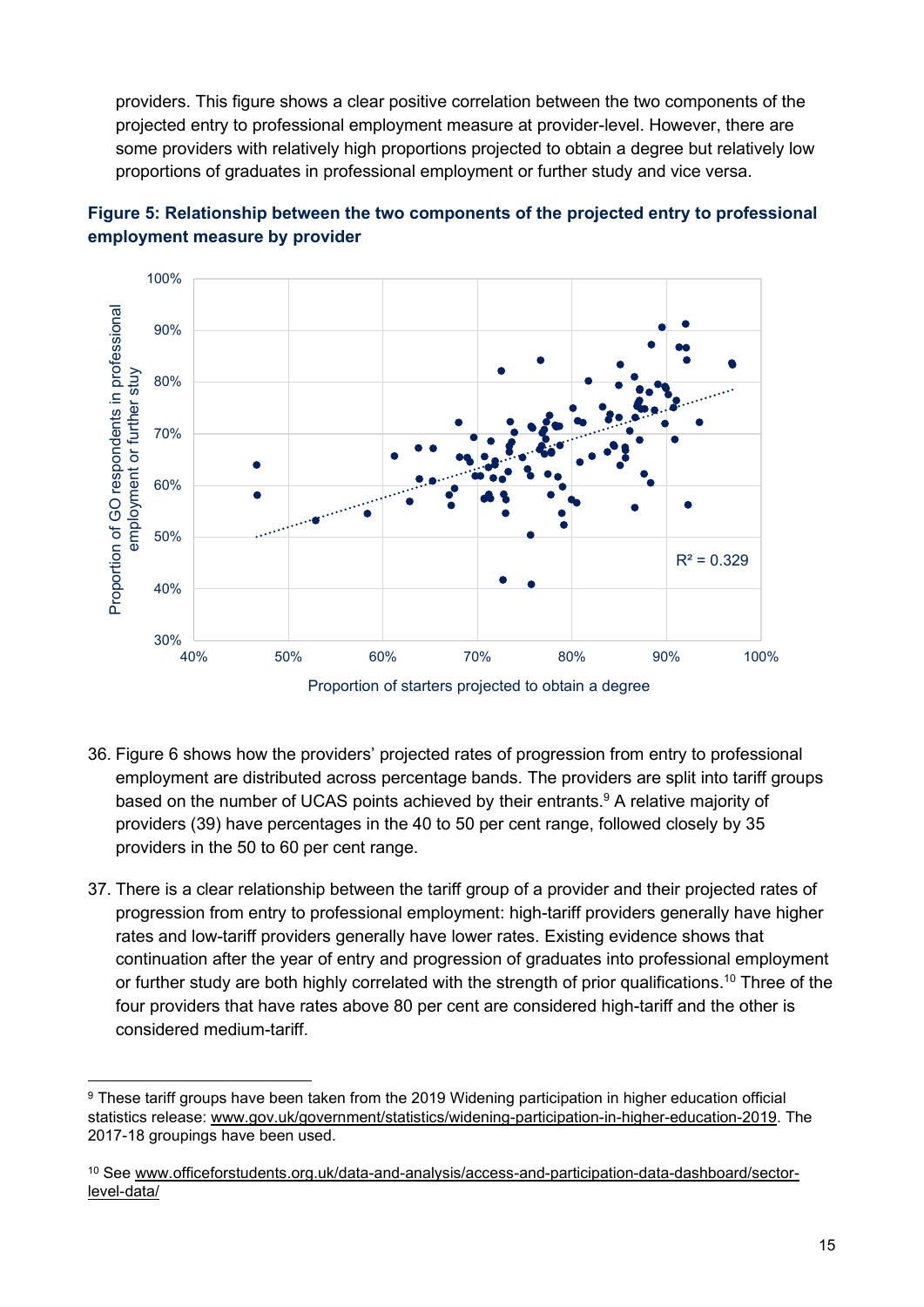



### <span id="page-15-0"></span>**Results by subject group within provider**

- 38. The following section contains boxplot charts to demonstrate the variability of subject-level performance across providers. These charts show the following key information:
	- The median rate among providers can be seen from the middle line in each box. The median shows the midpoint (50 per cent) of provider rates when ordered from lowest to highest.
	- The lower quartile rate among providers can be seen from the left line at the end of each box. A quarter of providers have a rate lower than this figure.
	- The upper quartile success rate among providers can be seen from right line at the end of each box. A quarter of providers have a rate higher than this figure.
	- The minimum and maximum rates for each subject group are at the ends of the whiskers protruding from each box.
	- The number of providers contributing to the chart for each subject group can be seen in brackets after each subject name.
- 39. When considering these distributions of subject-level data, it is important to note that only subject data that meet the reliability criteria described in paragraphs [49,](#page-19-2) [64](#page-22-1) and [66](#page-22-2) has been included. This means that subjects at providers with smaller cohorts will often not be contributing to the boxplot charts that follow.

#### **Completion by subject within provider**

40. Across all providers, there are 1,311 subjects with projected completion rates not flagged as potentially unreliable. Figure 7 shows the distributions of these projected completion rates across the sector within each of the subject groups. It shows significant variation in projected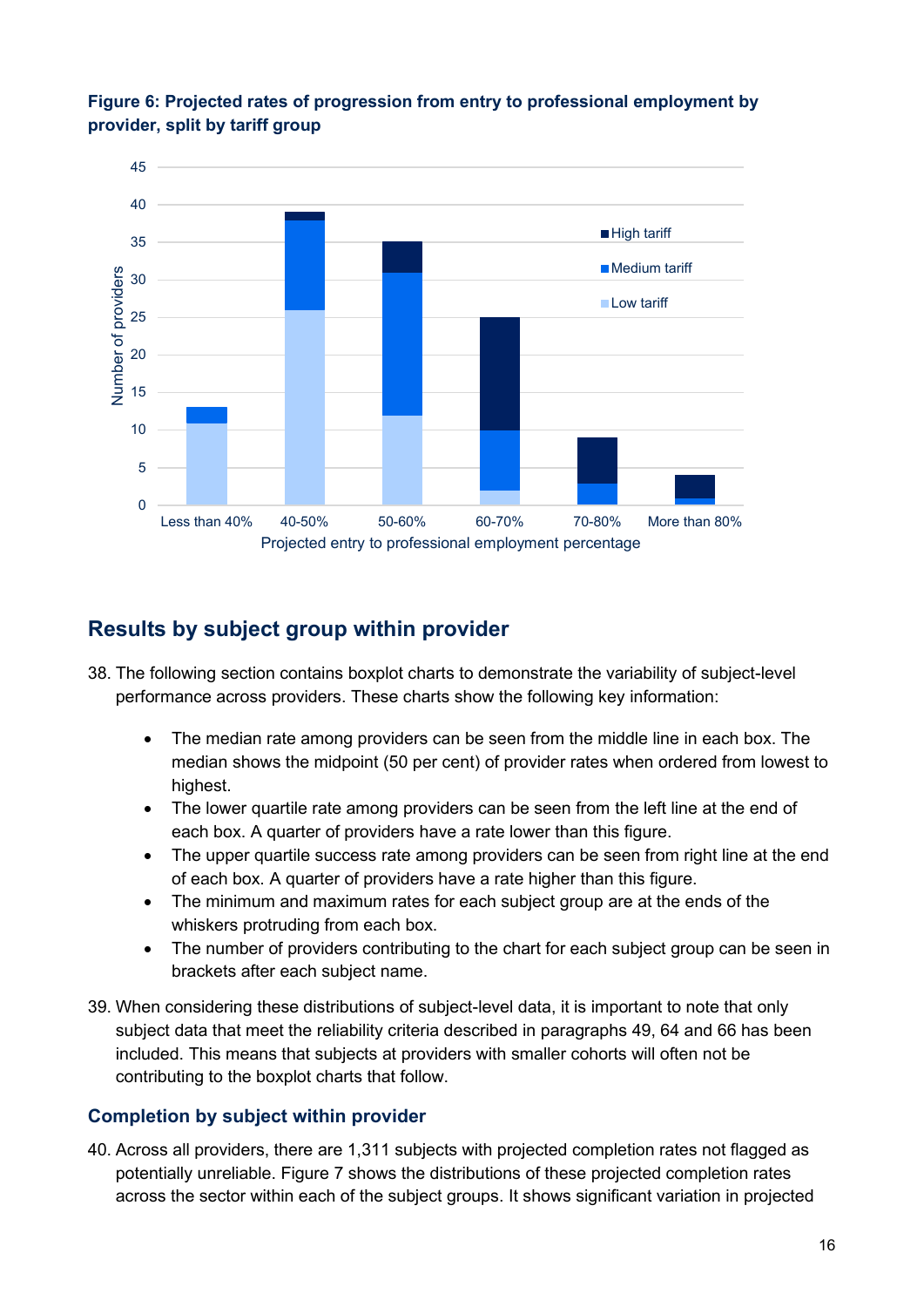completion rates for some subject groups, with other subject groups having much more consistent projected completion rates across providers.

#### **Figure 7: Distributions of projected completion rates, by subject group**



#### **Graduate outcomes by subject within provider**

41. Across all providers, there are 1,413 subjects with graduate outcomes data that meet the reliability criteria described in paragraph [66](#page-22-2) . For these subjects, Figure 8 shows the distributions of the proportions of respondents in professional employment or further study within each subject group. Medicine and dentistry, veterinary sciences and nursing and midwifery have the highest median proportions of respondents in professional employment or further study (97.8 per cent, 94.8 per cent and 93.1 per cent, respectively).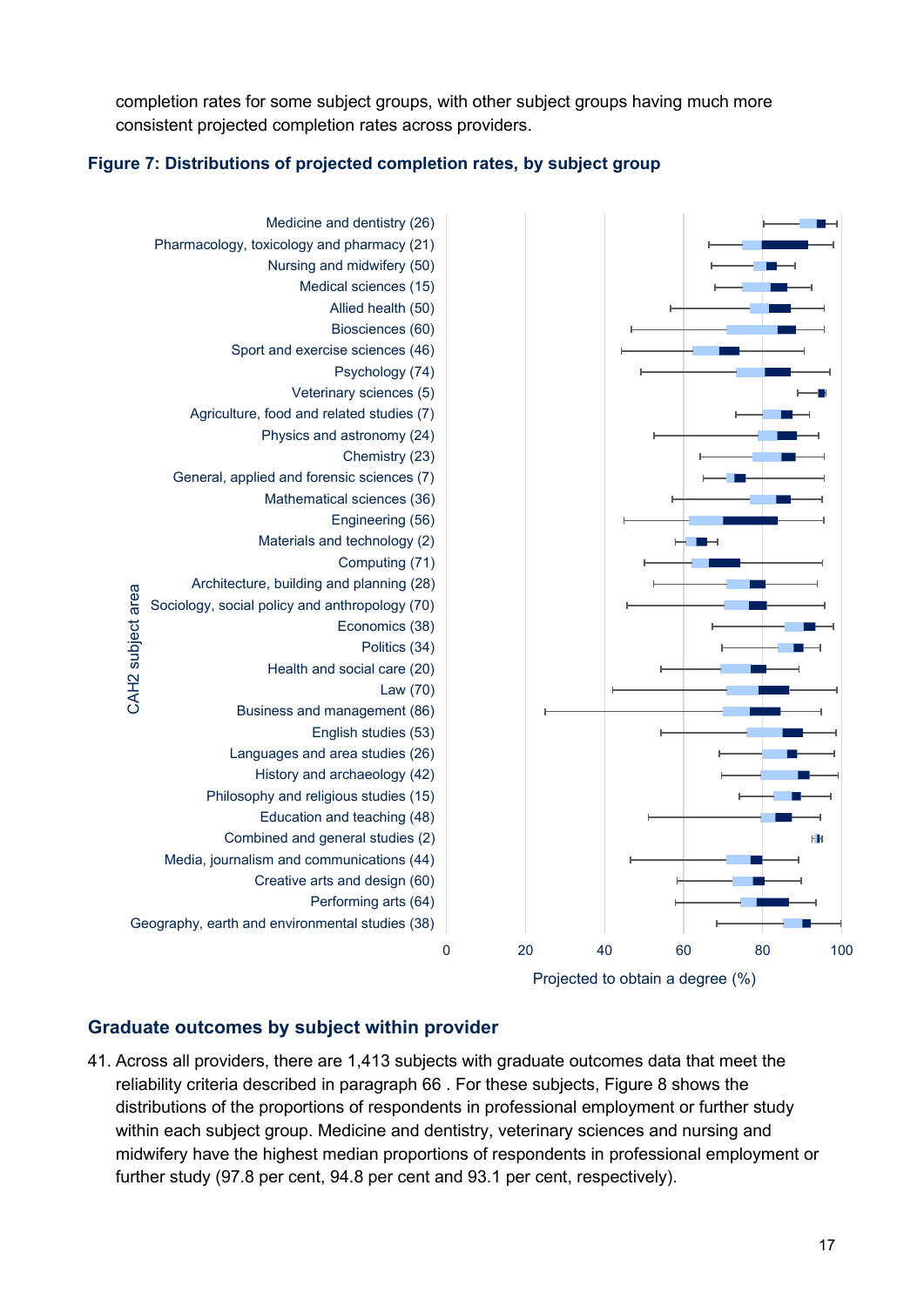42. The boxes are particularly narrow for medicine and dentistry and nursing and midwifery, demonstrating that the professional employment or further study rates are quite consistent for these subject groups across most providers. Some subject groups, such as agriculture, food and related studies, health and social care, and engineering, have much greater variation in their professional employment or further study rates across providers.

#### **Figure 8: Distributions of professional employment or further study rates, by subject group**



#### **Projected rates of progression from entry to professional employment by subject within provider**

43. There are 1,140 subjects with projected rates of progression from entry to professional employment that meet the reliability criteria described in paragraphs [49,](#page-19-2) [64](#page-22-1) and [66.](#page-22-2) Figure 9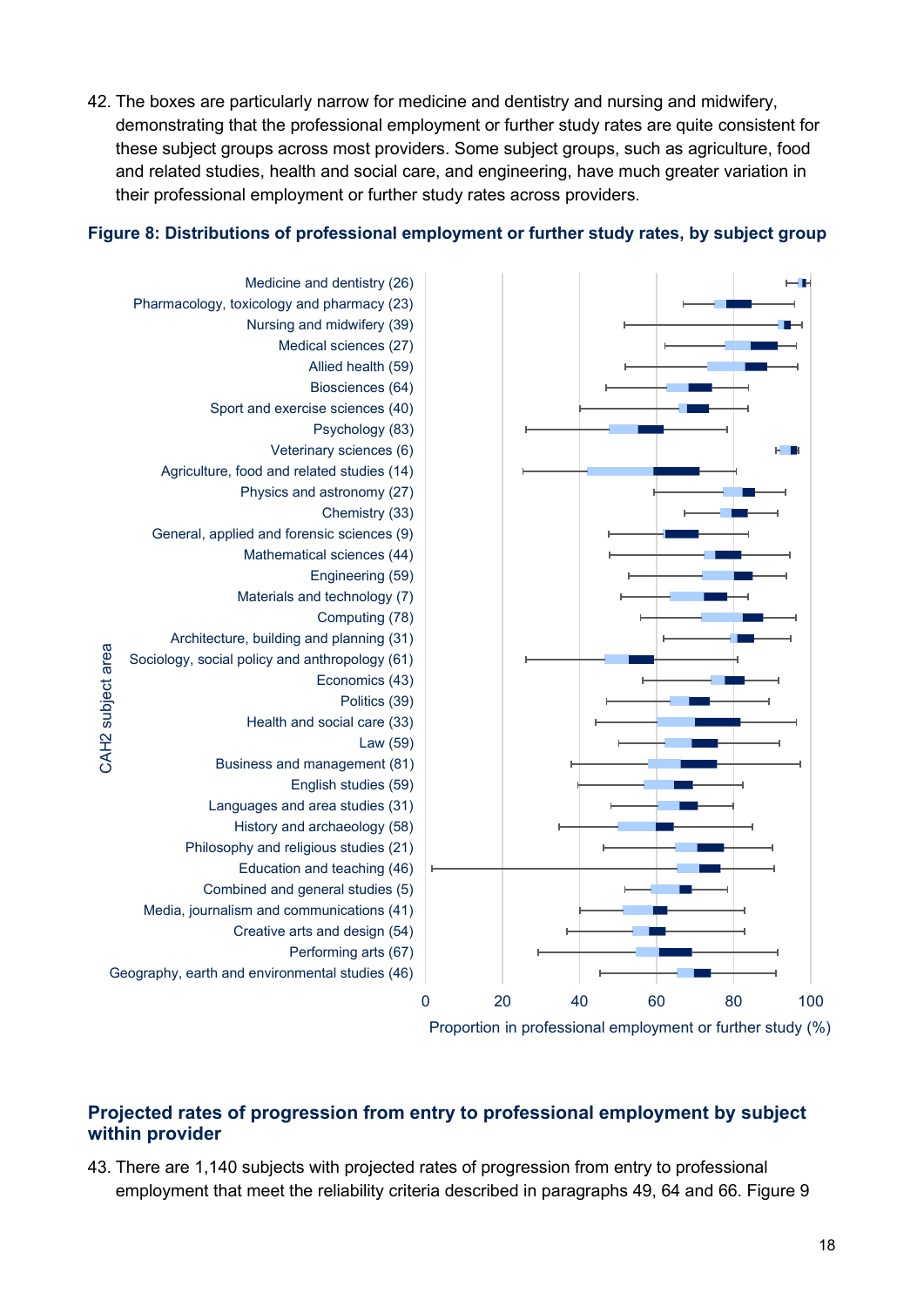shows the distributions of these rates by subject group, across providers. Medicine and dentistry appears to have consistently high projected rates of progression from entry to professional employment. This is also true for veterinary sciences, although there are only 5 providers contributing to the chart for that subject group. Most of the other subject groups have significant variation in their projected rates of progression from entry to professional employment across providers.

#### **Figure 9: Distributions of projected rates of progression from entry to professional employment by subject group**



- Medicine and dentistry (25) Pharmacology, toxicology and pharmacy (20) Nursing and midwifery (36) Medical sciences (15) Allied health (47) Biosciences (56) Sport and exercise sciences (34) Psychology (71) Veterinary sciences (5) Agriculture, food and related studies (7) Physics and astronomy (24) Chemistry (23) General, applied and forensic sciences (6) Mathematical sciences (35) Engineering (54) Materials and technology (1) Computing (69) Architecture, building and planning (24) Sociology, social policy and anthropology (53) Economics (36) Politics (33) Health and social care (16) Law (52) Business and management (70) English studies (43) Languages and area studies (26) History and archaeology (40) Philosophy and religious studies (12) Education and teaching (40) Combined and general studies (2) Media, journalism and communications (32) Creative arts and design (47) Performing arts (48) Geography, earth and environmental studies (38)
- CAH2 subject area CAH2 subject area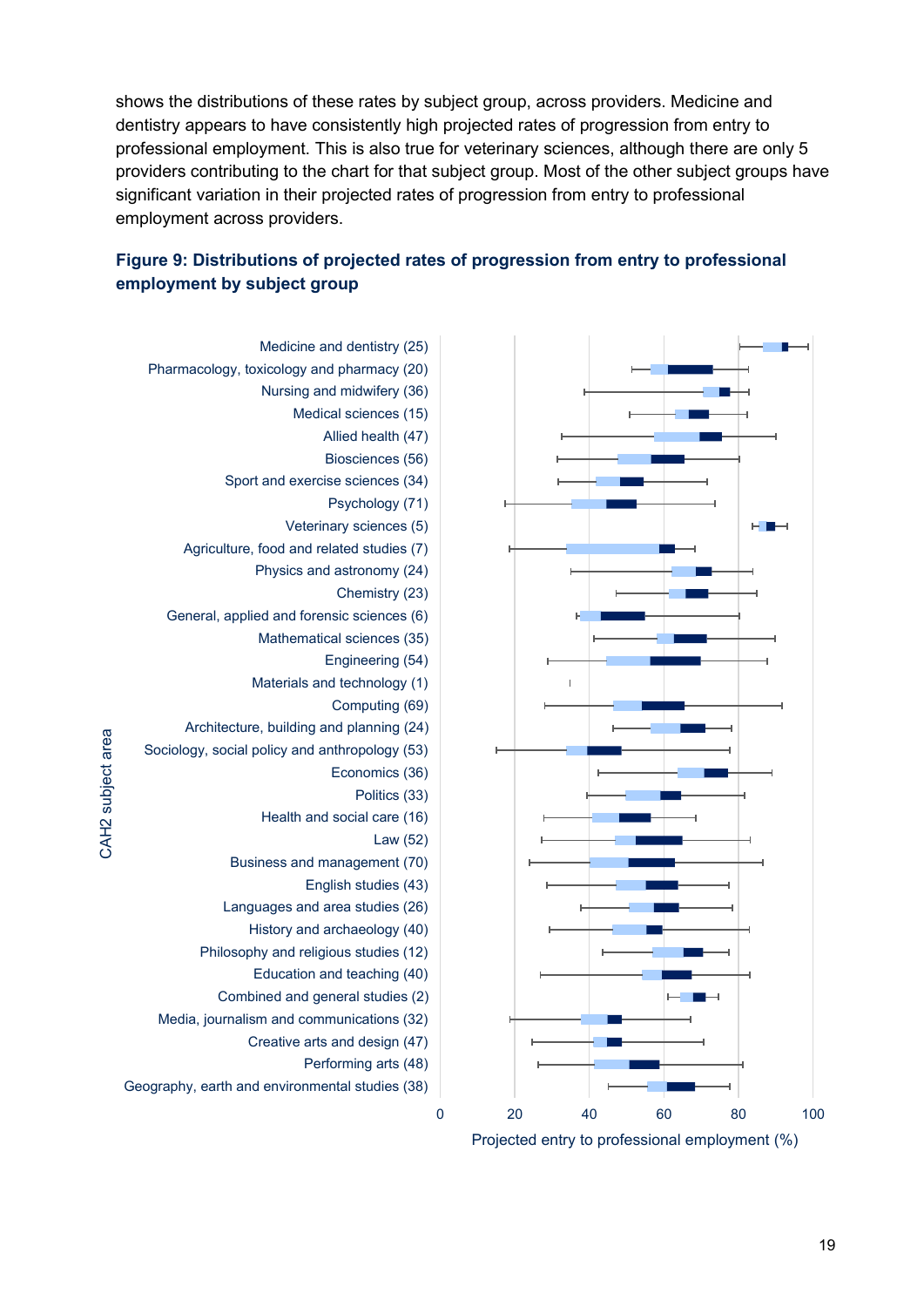# <span id="page-19-0"></span>**Technical notes**

44. The analysis that underpins the projected rates of progression from entry to professional employment data relies on a number of definitional assumptions, and has a series of known limitations. These are explained in the technical notes that follow.

### <span id="page-19-1"></span>**General notes about the data**

- 45. The analysis is limited to providers returning HESA Student and Student Alternative data. Individualised Learner Record (ILR) data from further education colleges has not been used, nor have Graduate Outcomes responses from graduates of these providers. Only full-time, UKdomiciled<sup>11</sup> students on first-degree<sup>12</sup> level courses at English providers registered with the OfS on 23 October 2020 are considered.<sup>13</sup>
- 46. The completion projections are based on transitions from 2017-18 to 2018-19 and project the outcomes of starters in 2017-18, whereas the graduate outcomes data is based on responses to the Graduate Outcomes survey of 2017-18 graduates. Both are based on the most recent data available.
- 47. The subject groups used for the subject-level rates are the Common Aggregation Hierarchy level 2 groupings (CAH2). Where students were studying across multiple CAH2 groups, their data is attributed partially to each of the subject groups by a full person equivalent (FPE) count.
- 48. To derive the projected rates of progression from entry to professional employment, the proportion of starters projected to obtain a first degree at their original provider is multiplied by the proportion of Graduate Outcomes respondents in professional employment or further study of any type.
- <span id="page-19-2"></span>49. Projected rates of progression from entry to professional employment are categorised as potentially unreliable if either the projected completion rates or the professional employment or further study rate is categorised as potentially unreliable.
- 50. In general, numbers have been rounded to the nearest 5 and proportions to the nearest 0.1 per cent<sup>14</sup> .

<sup>11</sup> Students from Guernsey, Jersey and the Isle of Man are not counted as UK-domiciled.

<sup>&</sup>lt;sup>12</sup> First-degree level includes integrated masters' courses and other courses with undergraduate and postgraduate components.

<sup>&</sup>lt;sup>13</sup> Student activity in other levels and modes of study is considered in order to identify transition patterns in the completion methodology, but only among students who were previously studying a full-time first degree. Similarly, as described in paragraph [58,](#page-20-1) student-level data from providers in Wales, Scotland and Northern Ireland has been used to the same end.

<sup>&</sup>lt;sup>14</sup> See the section below on anonymising the provider-level data for a description of where this is not the case.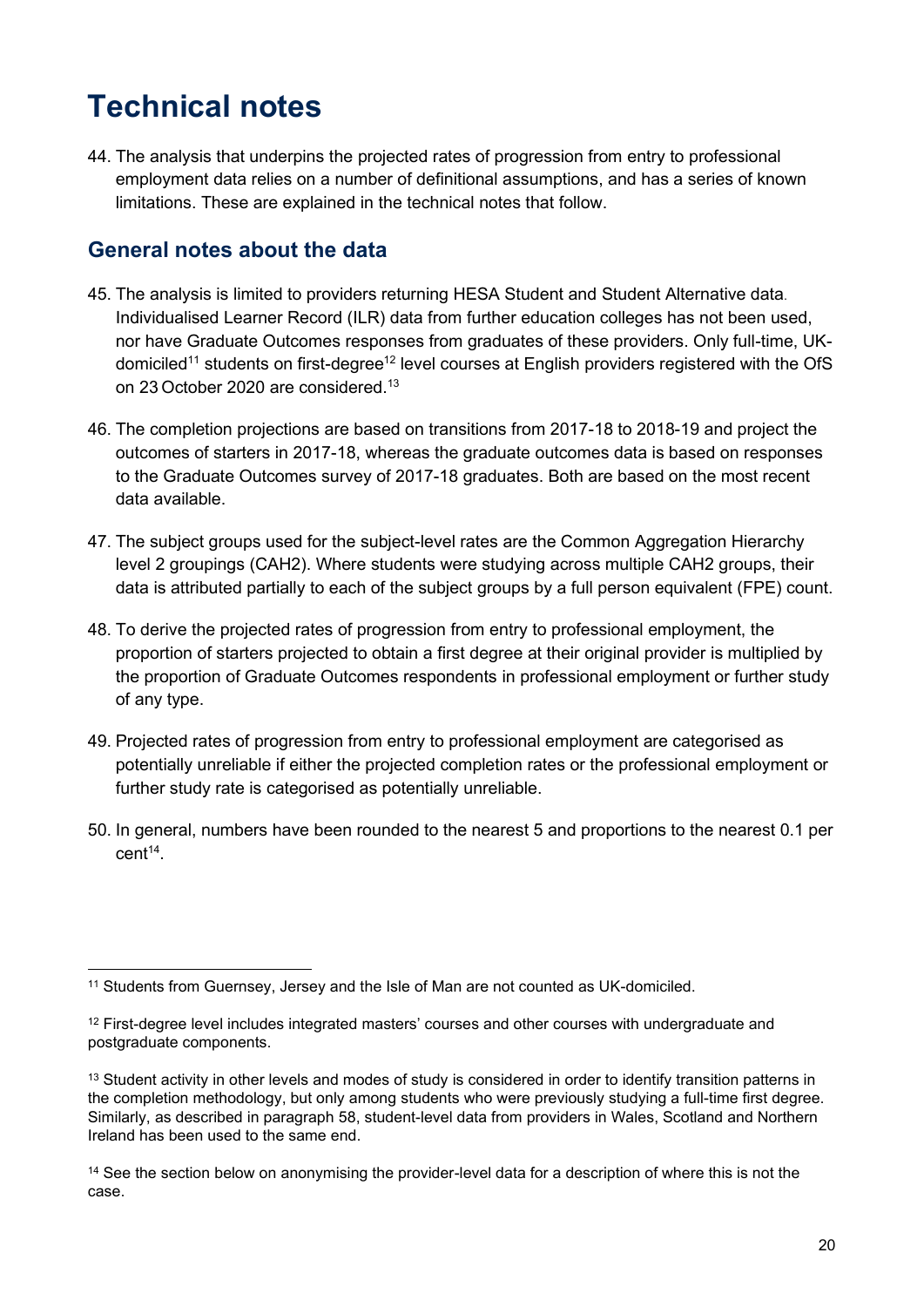#### **Presentation of provider data**

- 51. For this experimental statistics release, we have determined that it is appropriate to anonymise the individual providers included in the statistics. Therefore, each provider is represented in the workbook that accompanies this report with a randomly assigned number (Provider 1, Provider 2 etc.).
- 52. In addition:
	- Student numbers (numbers of starters, qualifiers, GO respondents and those contributing to the transition matrix underpinning the projected completion methodology) within the provider-level and subject within provider data have been reported in bandings (fewer than 25, 25 to 100, 100 to 250, 250 to 500, 500 to 1,000, or more than 1,000).
	- Proportions have been rounded to the nearest 1 per cent.
	- Subject within provider data for providers with fewer than two subject groups not suppressed due to small numbers has been omitted<sup>15</sup>.

### <span id="page-20-0"></span>**Projected completion data: technical notes and known limitations**

- 53. The methodology<sup>16</sup> from Table T5 of HESA's UKPIs has been used to estimate completion rates at provider-level and subject-level across the sector.
- 54. Starters and individual student transitions have been identified consistently for both the provider and subject-level outputs. In both outputs, completion of a full-time first degree is projected at the original provider. Transfers to other providers are included as a separate outcome and no distinction is drawn between students transferring to a new provider and then qualifying with a first degree and students transferring to a new provider and then becoming absent with no qualification.
- 55. There is also no consideration given to whether students will end up completing in their original subject area in the subject-level projections.
- 56. Completion projections are suppressed where there are fewer than 25 starters, in line with HESA reporting standards for the UKPI statistics derived using the Table T5 methodology.

#### **Populations**

- 57. The starter populations are identified from students registered at an English higher education provider in 2017-18. Only students at providers registered with the OfS on 23 October 2020 have been considered.
- <span id="page-20-1"></span>58. To identify the transitions of students, HESA Student and HESA Student Alternative data from 2016-17 through to 2018-19 has been used. UK-domiciled students registered at English

<sup>15</sup> Where not categorised as potentially unreliable, this data has been used to inform the charts and figures provided in this research report.

<sup>&</sup>lt;sup>16</sup> Technical detail about this methodology is available at [www.hesa.ac.uk/data-and-analysis/performance](http://www.hesa.ac.uk/data-and-analysis/performance-indicators/outcomes/technical)[indicators/outcomes/technical](http://www.hesa.ac.uk/data-and-analysis/performance-indicators/outcomes/technical)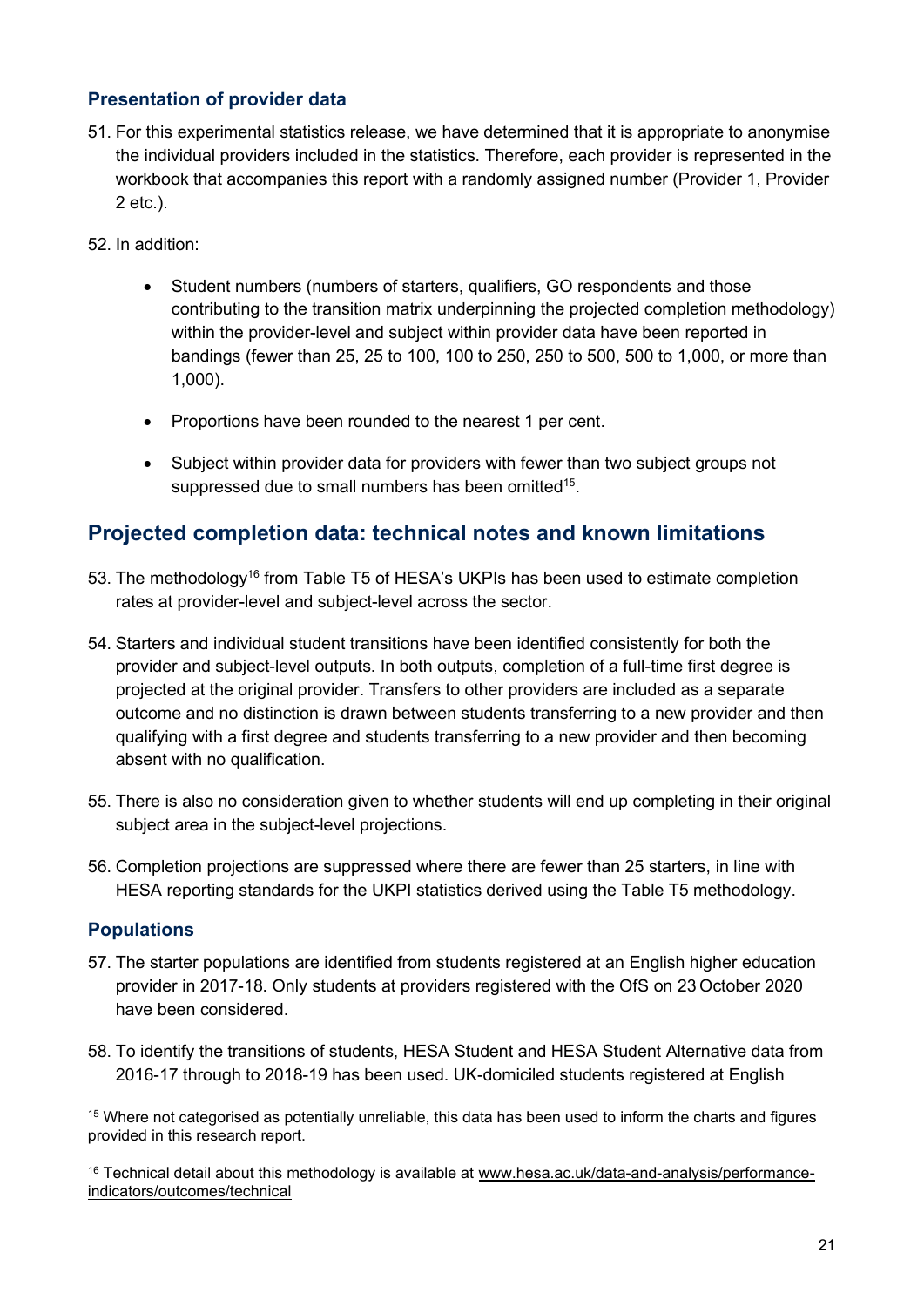higher education providers make up the base population; student-level data from providers in Wales, Scotland and Northern Ireland has only been used to inform the transfer states in the transition matrix.

#### **Adaptations to the methodology**

- 59. To produce the subject-level rates and improve the suitability of the method for students on non-standard academic years, the following adaptations to the methodology have been made:
	- a. Students are associated with their earliest<sup>17</sup> full-time first-degree record at the provider and attributed the subjects from that record, regardless of their current subjects of study. This facilitates projected completion rates of starters in a subject group.
	- b. Intercalation has been introduced as a new state in the transition matrix.<sup>18</sup>
	- c. Where a student has qualified from full-time first-degree level study in years prior to 2017-18, records for that student at that provider from before the qualification are ignored when identifying starters and assigning subjects to students.
	- d. The 1 December census date has been replaced by a bespoke date for each student, based on their start date. A full-time first-degree student is considered in the base population if they have been active for at least 14 days after commencing their course (rather than active after the 1 of December) and transitions are identified with reference to the anniversary of this 14-day point in subsequent academic years.
- 60. All adaptations have been retained for the provider-level outputs for consistency.

#### **Reliability of the projections**

- 61. The following issues can lead to potentially unstable, unreliable or misleading projected outcomes:
	- Discontinuities in the transition matrix that is, where there are students entering a (non-sink) state but no students leaving.
	- Small numbers of students in particular states, leading to the outcomes of a few students having a large impact on the final results. This is particularly problematic where there are lots of students entering a state but only a few leaving.
	- Outcomes of students in later years no longer being representative of the likely outcomes of starters.
- 62. In some cases, such as when there is a discontinuity in the transition matrix, a non-zero proportion of starters are projected an unknown outcome.

<sup>&</sup>lt;sup>17</sup> The new methodology looks as far back as 2014-15 to find this earliest record. This will not be early enough for all students but should be for a large majority of those contributing to the transition matrix.

<sup>&</sup>lt;sup>18</sup> Refinements have been introduced to ensure a consistent approach to the treatment of intercalating students when intercalation occurs within the same provider or involves a different provider, which has a positive impact on the outcomes reported for the medicine and dentistry subject area for providers with this provision. While this refinement results in projections that are more representative of these students' outcomes, in looking at the underlying student data we have observed anomalies in data reporting practices related to intercalation periods, which may mean that medicine and dentistry rates remain understated.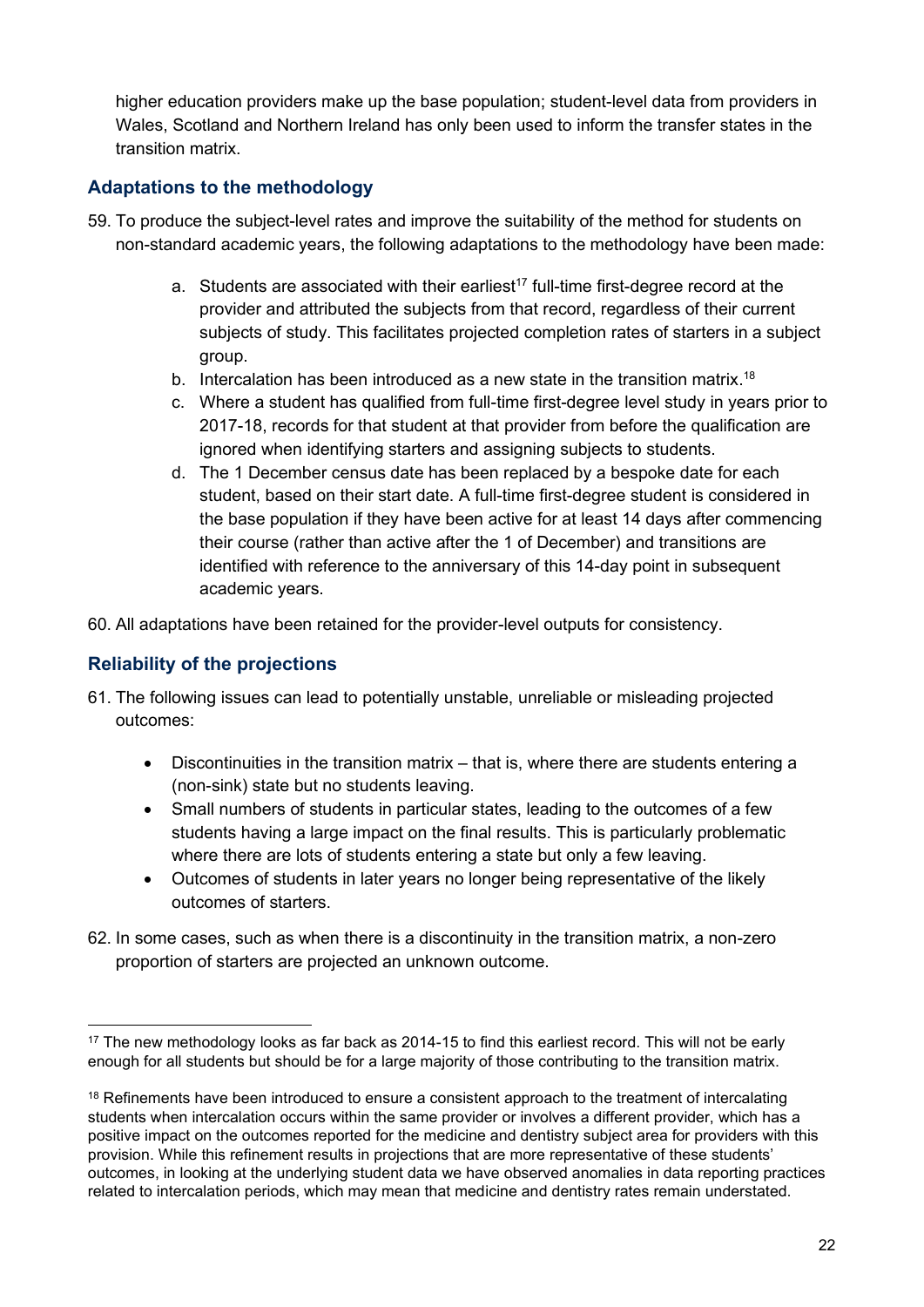- 63. These issues tend to occur when provision has changed over time and/or the number of students informing the transition matrix is small.
- <span id="page-22-1"></span>64. To mitigate this risk, completion projections are flagged as potentially unreliable where there are fewer than 250 students informing the transition matrix or more than 5 per cent are projected an unknown outcome. This figure of 250 students informing the transition matrix typically translates to a starting cohort of around 75 students, for three-year programmes. Our experience of the interpretation and construction of the UKPI Table T5 outputs suggests that these thresholds strike an appropriate balance between the utility of the outputs for their intended purposes and the risk of encountering the issues described in paragraph 15. However, it is anticipated that further work will be needed to investigate more sophisticated tests of matrix stability.

### <span id="page-22-0"></span>**Graduate outcomes data: technical notes and known limitations**

- 65. Qualifiers in the 2017-18 academic year have been linked to their responses to the Graduate Outcomes survey.<sup>19</sup> Graduates are sent this survey roughly 15 months after graduation.
- <span id="page-22-2"></span>66. Graduate Outcomes data has been suppressed where the number of responses is less than 25 and identified as potentially unreliable if the response rate is less than 50 per cent. The response rate requirement adopted here is consistent with that used to determine the reportability of Graduate Outcomes data on the Discover Uni website.

#### **Base population**

- 67. The data is based on UK-domiciled full-time<sup>20</sup> students who qualified with a first degree during 2017-18 and were registered at an English higher education provider, the provider being registered with the OfS on 23 October 2020.
- 68. Additionally, these students were in the target population for the Graduate Outcomes survey and they had to either fully or partially complete the survey for their responses to have been included in this analysis.

#### **Activity**

69. In the survey they were asked which of 11 possible activities they had been doing during the census week and they could respond that they were undertaking multiple ones. Of the ones they identified, they were asked which they felt their most important single activity had been. For simplicity, the responses to the most important activity question (MIMPACT) form the basis of this analysis. We intend to consult on our approach to outcomes measures in due course. The table below shows the possible values of MIMPACT and how they are reported on in the data:

| ∣ code l | MIMPACT MIMPACT label       | Destination group(s) reported within |              |  |
|----------|-----------------------------|--------------------------------------|--------------|--|
|          | Paid work for an employer   | Employed                             | Known        |  |
| 02       | Self-employment/freelancing |                                      | destinations |  |

<sup>19</sup> Further information is available at: [www.hesa.ac.uk/innovation/outcomes](http://www.hesa.ac.uk/innovation/outcomes)

<sup>20</sup> Apprenticeship students have been counted as full-time.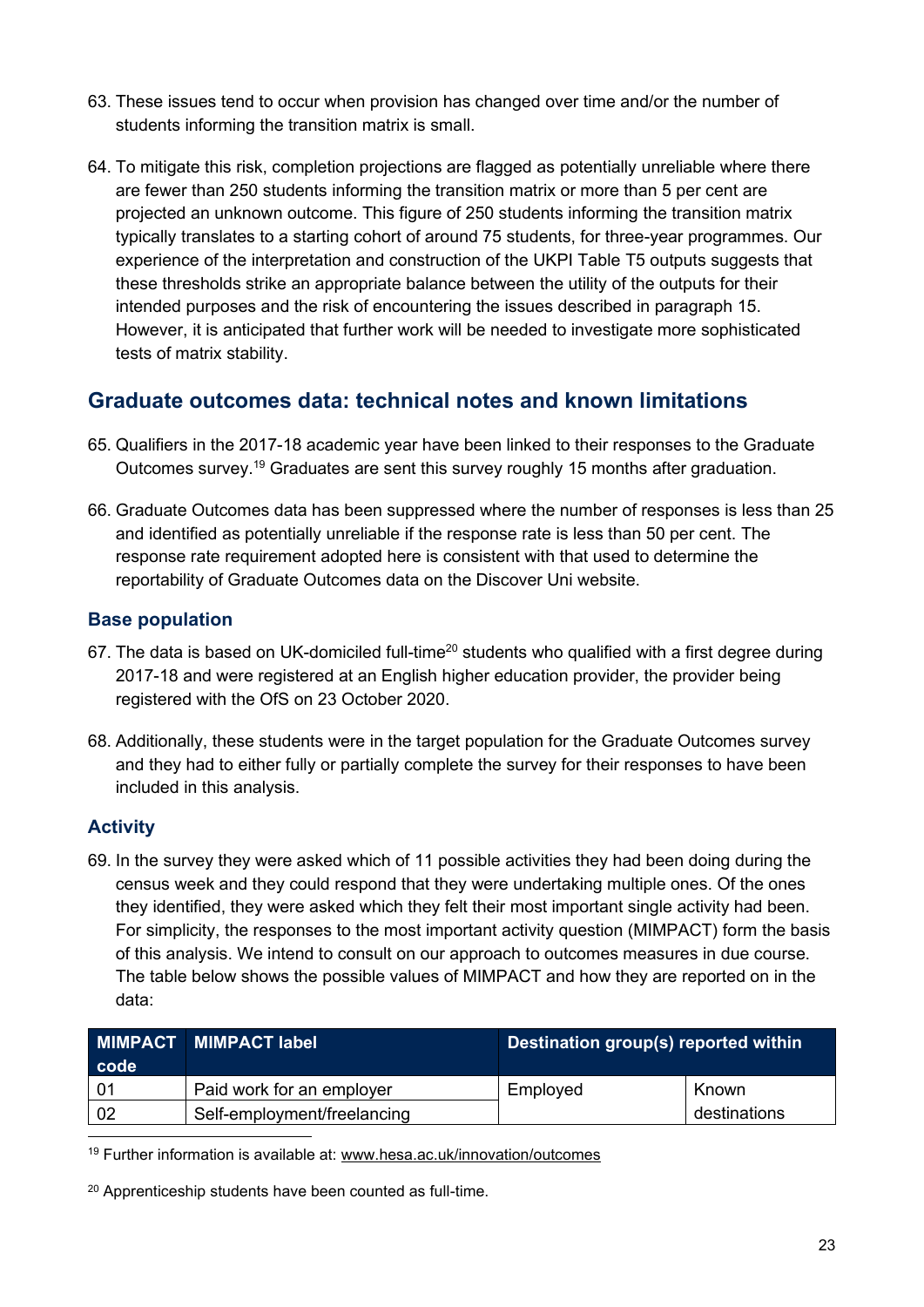| 03 | Running my own business                |                    |  |
|----|----------------------------------------|--------------------|--|
| 04 | Developing a creative, artistic or     |                    |  |
|    | professional portfolio                 |                    |  |
| 05 | Voluntary/unpaid work for an employer  |                    |  |
| 06 | Engaged in a course of study, training | Study              |  |
|    | or research                            |                    |  |
| 10 | Unemployed and looking for work        | Unemployed         |  |
| 07 | Taking time out to travel – this does  | Other destinations |  |
|    | not include short-term holidays        |                    |  |
| 08 | Caring for someone (unpaid)            |                    |  |
| 09 | Retired                                |                    |  |
| 11 | Doing something else                   |                    |  |

- 70. Basing the analysis solely on the most important activity means that any of the other activities they may also have been undertaking in the census week are not taken into account at all, even in cases where one of these would contribute positively to the overall metric but the most important activity does not.
- 71. The survey includes a question as to whether they have undertaken any further study during the interim 15-month period between qualifying and the census week. These responses have not been considered in this analysis.

#### **Employment**

72. Whether a respondent in employment is in professional employment or not is based on the job details that they have provided. Within Graduate Outcomes, jobs are mapped to the Standard Occupational Classification (SOC 2010) and these codes are then grouped into 10 major groupings (XM2010SOC1). The table shows which ones are reported on as being professional<sup>21</sup> and which have been classified as other employment.

| <b>XM2010SOC1</b><br>code | XM2010SOC1 label                              | <b>Employment group reported</b><br>within |
|---------------------------|-----------------------------------------------|--------------------------------------------|
|                           | Managers, directors and senior officials      | Professional employment                    |
| 2                         | Professional occupations                      |                                            |
| 3                         | Associate professional and technical          |                                            |
|                           | occupations                                   |                                            |
|                           | Administrative and secretarial occupations    | Other employment                           |
| 5                         | Skilled trades occupations                    |                                            |
| 6                         | Caring, leisure and other service occupations |                                            |
|                           | Sales and customer service occupations        |                                            |
| 8                         | Process, plant and machinery operatives       |                                            |
| 9                         | Elementary occupations                        |                                            |

73. In addition to the first three major groupings, veterinary nurses (SOC 2010 unit group 6131) and higher-level teaching assistants (SOC 2010 unit group 6125) have been considered as in

<sup>&</sup>lt;sup>21</sup> Professional employment may be described a 'highly skilled employment' in other contexts.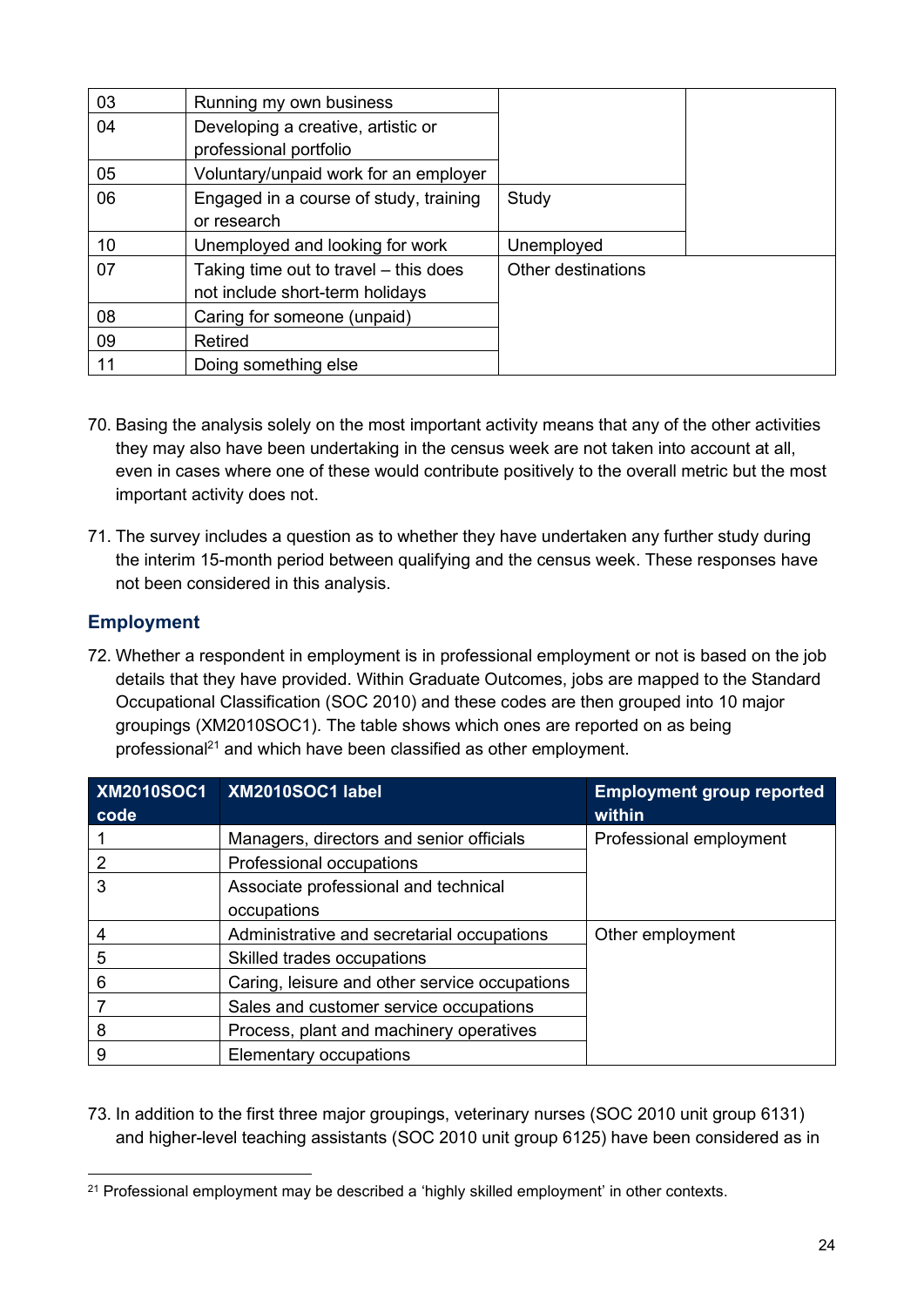professional employment. This is consistent with reclassification of these unit groups in SOC 2020. 22

- 74. For some providers, some or all their portfolio may mean that their employed graduates are not likely to be in 'professional' jobs according to this classification.
- 75. In cases where details of a graduate's job have not been provided or cannot be mapped to a SOC code, the response is apportioned between both employment groups in the same ratio between professional and other employment that has been derived for that provider. For example, a provider has 100 respondents that are in employment (with known SOC codes), 35 of these are in professional employment and the remaining 65 are in other employment. In this provider there are also 10 respondents that have identified employment as their main activity but the associated SOC codes are not known. In this case, each of the 10 responses are individually weighted so that each one contributes 0.35 towards the number in professional employment for that provider and also 0.65 towards the number in other employment. It should be noted that these same weightings are used to derive the metrics by subject and the data by graduate location in Annex A, even though the split between professional and other employment for that subject or location will be different to the split by provider.
- 76. There are 4,538 respondents in the base population with working as their main activity but no SOC code. This is only 3 per cent of all respondents in the population and these cases do not appear to be concentrated in particular providers or subjects, so the assumption outlined above should only have a minor impact.

#### **Further study**

77. The type of further study a respondent is undertaking is defined by TYPEQUAL. The table below shows the possible values and whether they are reported within the higher study or other study group. In counting all study as 'further study' for the projected entry to professional employment measure, some study outcomes will be counted positively despite being at a lower level than the original first degree awarded.

| code  | <b>TYPEQUAL TYPEQUAL label</b>                                                              | <b>Study group</b><br>reported within |
|-------|---------------------------------------------------------------------------------------------|---------------------------------------|
| 01    | Higher degree mainly be research (e.g. PhD, DPhil, MPhil,<br>MRes)                          | Higher study                          |
| 02    | Higher degree, mainly by taught course (e.g. MA, MSc, MBA)                                  |                                       |
| 03    | Postgraduate diploma or certificate (including PGCE/PGDE)                                   |                                       |
| 04    | Professional qualification                                                                  |                                       |
| 05    | Undergraduate degree (including integrated master's degrees)<br>(e.g. BA, BSc, MBChB, MEng) |                                       |
| 06    | Other undergraduate diploma or certificate not specified above                              |                                       |
| 07    | Other qualification                                                                         | Other study                           |
| 08    | Not aiming for a formal qualification                                                       |                                       |
| blank | <b>NA</b>                                                                                   |                                       |

<sup>&</sup>lt;sup>22</sup> See here for more information about the reclassifications in SOC 2020:

[www.ons.gov.uk/methodology/classificationsandstandards/standardoccupationalclassificationsoc/soc2020/s](http://www.ons.gov.uk/methodology/classificationsandstandards/standardoccupationalclassificationsoc/soc2020/soc2020volume1structureanddescriptionsofunitgroups) [oc2020volume1structureanddescriptionsofunitgroups](http://www.ons.gov.uk/methodology/classificationsandstandards/standardoccupationalclassificationsoc/soc2020/soc2020volume1structureanddescriptionsofunitgroups)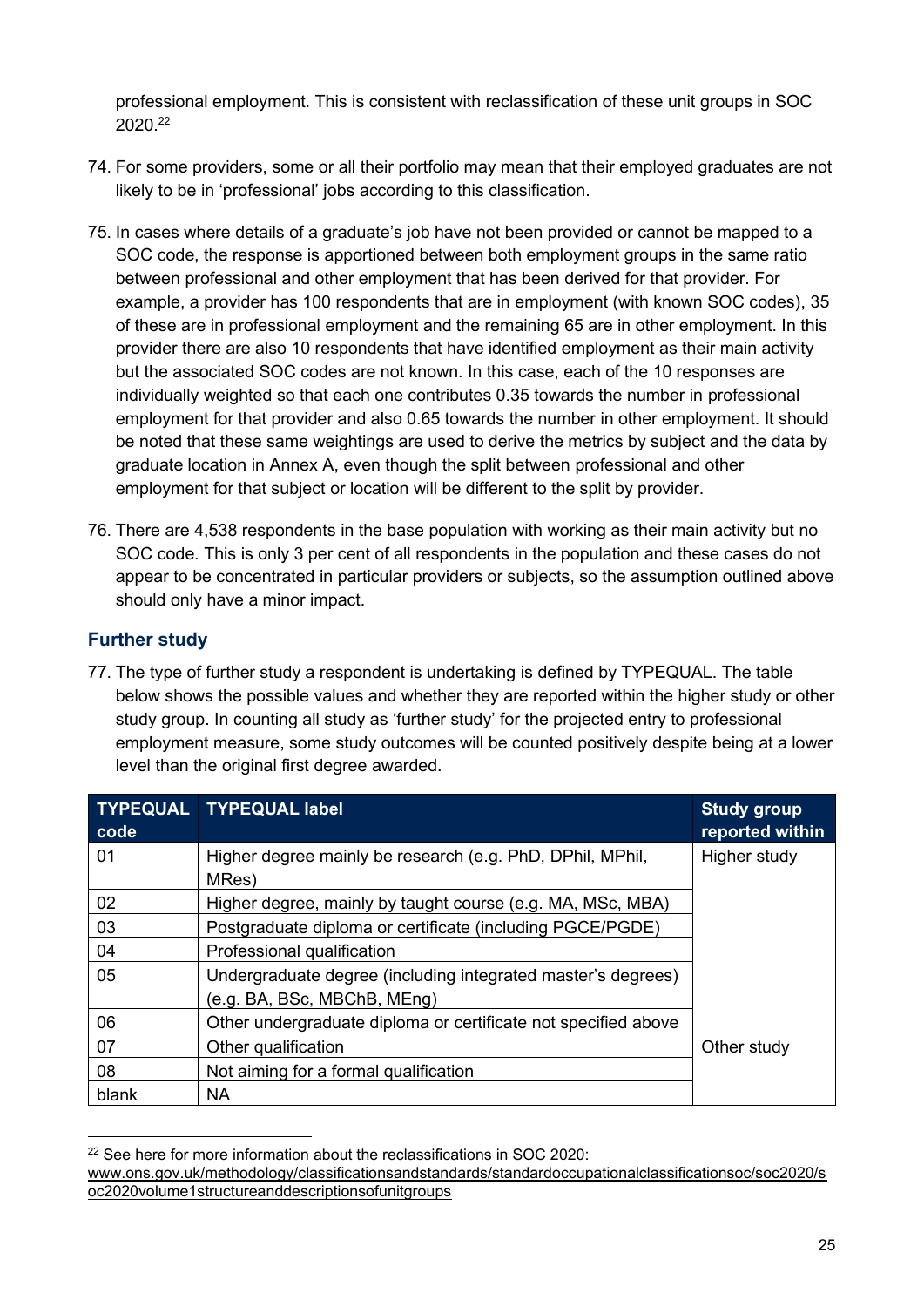## <span id="page-25-0"></span>**Further limitations of projected entry to professional employment data**

- 78. Constructing the projected entry to professional employment measure as outlined above fails to count some paths to professional employment or further study positively, such as:
	- students transferring provider before qualifying with a first degree and then gaining professional employment or further study
	- students qualifying at the original provider with another undergraduate qualification before gaining professional employment or further study.
- 79. For example, 7.8 per cent of medical sciences students are projected to transfer to a different provider and it is likely that a significant proportion of those students would qualify at the new provider and gain professional employment or further study, but the construction of the projected entry to professional employment measure counts the entirety of that 7.8 per cent as having a negative outcome.
- 80. For the completion projections, students are associated with the subjects that they first studied full-time at first-degree level at the provider, regardless of their subjects in 2017-18, whereas the Graduate Outcomes data is associated with the subjects studied in 2017-18, the year of qualification. There is a discrepancy here as some students change subjects between starting at a provider and qualifying. To investigate the extent of this problem, proportions of 2017-18 qualifiers<sup>23</sup> who started in each CAH2 subject area and qualified in the same subject area or a different subject area are available in Annex B.

<sup>&</sup>lt;sup>23</sup> 2017-18 qualifiers here are taken to be the group of students entering the 'Qualify First Degree' state of the transition matrix used to project completion rates. Their original subjects of study at the provider are compared with their 2017-18 subjects.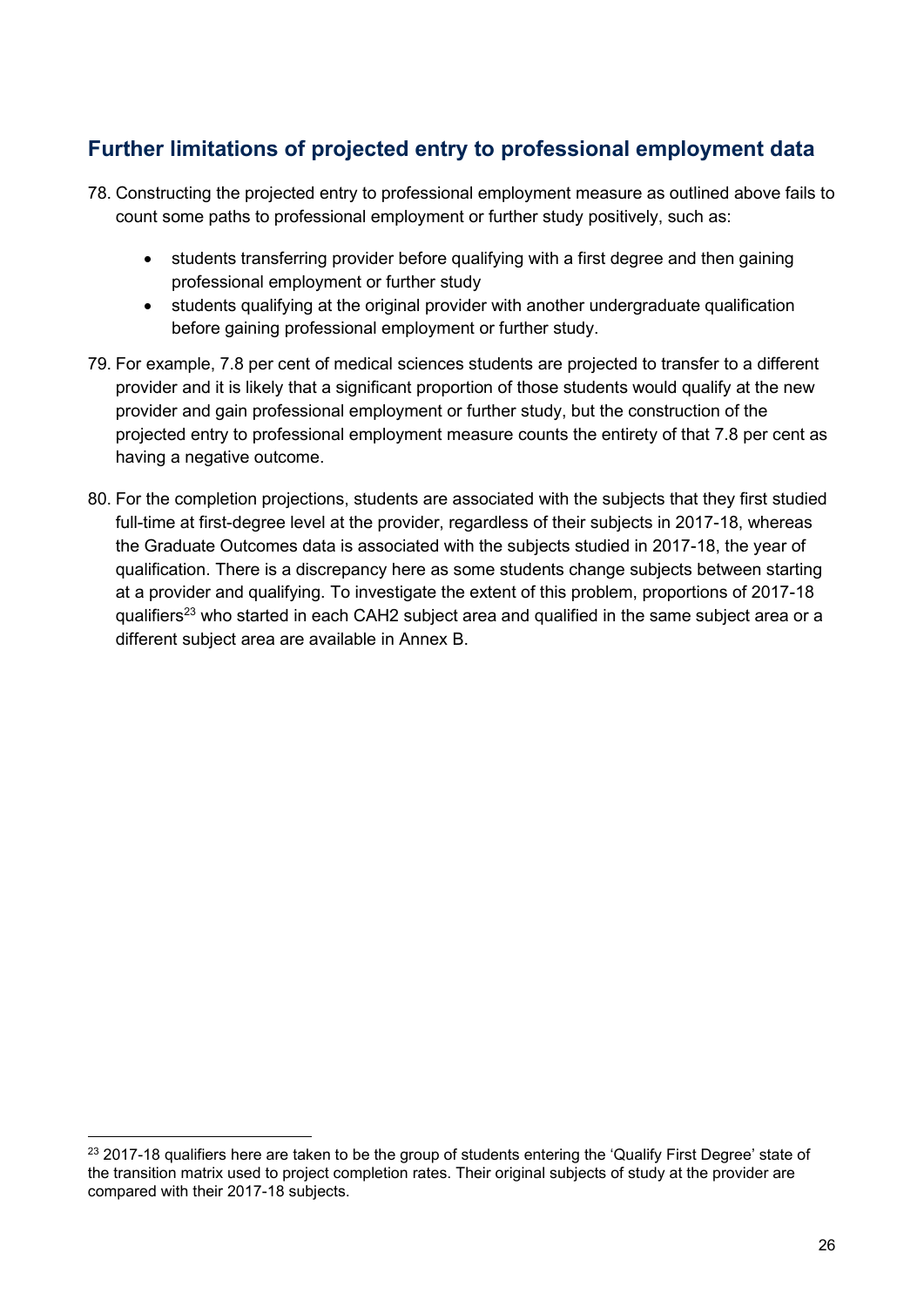# <span id="page-26-0"></span>**Annex A: Proportions of graduates in professional employment or further study, by location of graduate**

| Location of graduate (county/ unitary | <b>Total number of</b> | <b>Proportion in</b>  |
|---------------------------------------|------------------------|-----------------------|
| authority level)<br>respondents       |                        | professional          |
|                                       |                        | employment or further |
|                                       |                        | study (%)             |
| <b>Bath and North East Somerset</b>   | 285                    | 75                    |
| <b>Bedford</b>                        | 235                    | 70                    |
| <b>Blackburn with Darwen</b>          | 130                    | 77                    |
| Blackpool                             | 190                    | 76                    |
| <b>Bracknell Forest</b>               | 200                    | 80                    |
| <b>Brighton and Hove</b>              | 805                    | 66                    |
| Buckinghamshire                       | 580                    | 74                    |
| Cambridgeshire                        | 1,310                  | 80                    |
| <b>Central Bedfordshire</b>           | 210                    | 72                    |
| <b>Cheshire East</b>                  | 425                    | 67                    |
| <b>Cheshire West and Chester</b>      | 365                    | 66                    |
| City of Bristol                       | 1,995                  | 74                    |
| City of Derby                         | 640                    | 75                    |
| City of Kingston upon Hull            | 305                    | 80                    |
| City of Leicester                     | 795                    | 71                    |
| City of Nottingham                    | 1,320                  | 74                    |
| City of Plymouth                      | 550                    | 73                    |
| City of Portsmouth                    | 470                    | 78                    |
| <b>City of Southampton</b>            | 685                    | 75                    |
| City of Stoke-on-Trent                | 275                    | 78                    |
| City of York                          | 535                    | 67                    |
| Cornwall                              | 430                    | 65                    |
| <b>County Durham</b>                  | 440                    | 78                    |
| Cumbria                               | 420                    | 69                    |
| Darlington                            | 180                    | 67                    |
| Derbyshire                            | 555                    | 70                    |
| Devon                                 | 795                    | 72                    |
| Dorset                                | 255                    | 72                    |
| East Riding of Yorkshire              | 215                    | 69                    |
| <b>East Sussex</b>                    | 380                    | 72                    |
| <b>Essex</b>                          | 1,440                  | 72                    |
| Gloucestershire                       | 935                    | 75                    |
| <b>Greater London</b>                 | 30,055                 | 77                    |
| <b>Greater Manchester</b>             | 5,815                  | 73                    |
| Halton                                | 125                    | 76                    |
| Hampshire                             | 1,480                  | 73                    |
| Hartlepool                            | 75                     | 78                    |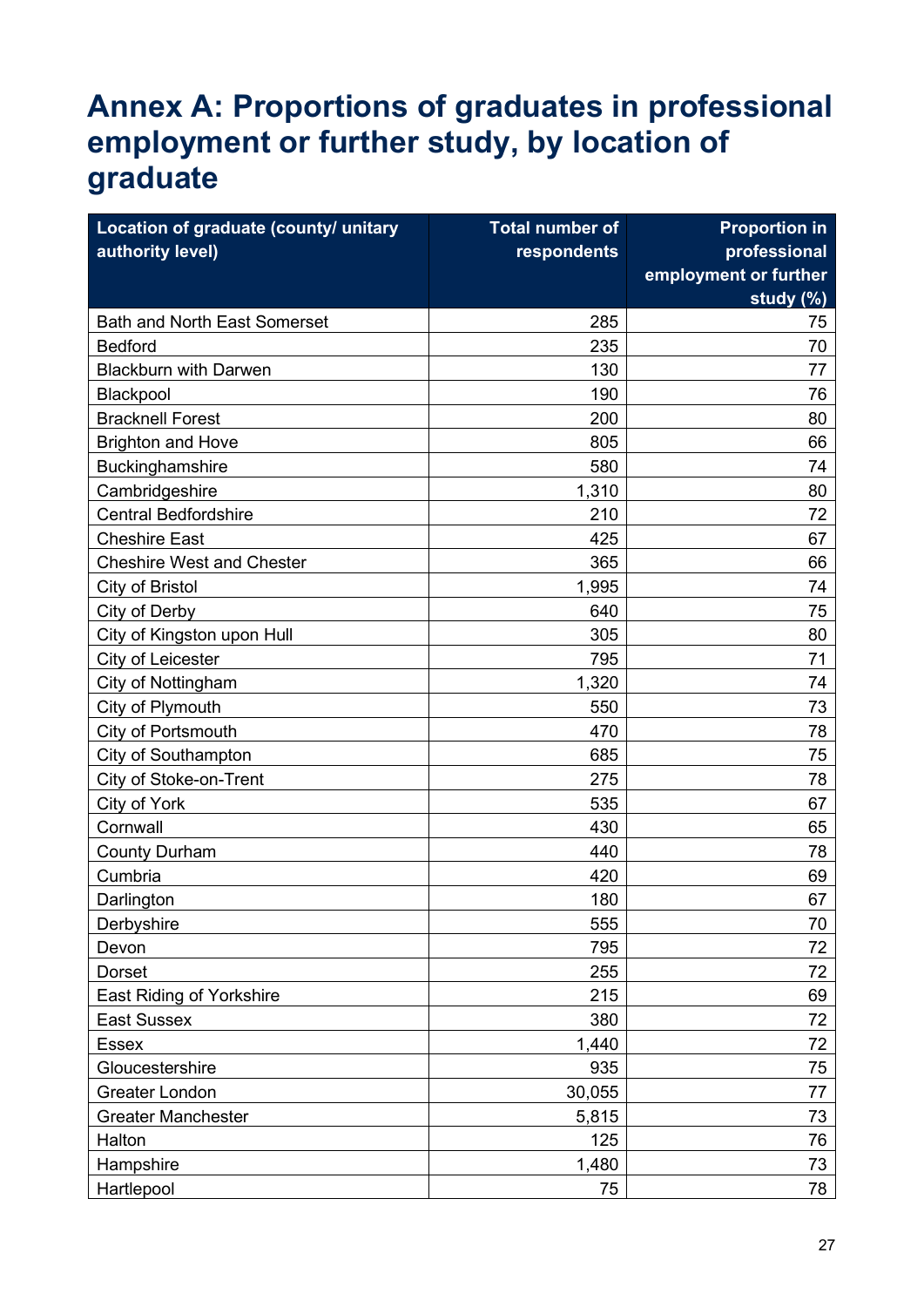| Location of graduate (county/ unitary | <b>Total number of</b> | <b>Proportion in</b>  |
|---------------------------------------|------------------------|-----------------------|
| authority level)                      | respondents            | professional          |
|                                       |                        | employment or further |
|                                       |                        | study $(\%)$          |
| Herefordshire                         | 135                    | 69                    |
| Hertfordshire                         | 1,715                  | 72                    |
| Isle of Wight                         | 90                     | 80                    |
| Kent                                  | 1,610                  | 69                    |
| Lancashire                            | 1,275                  | 70                    |
| Leicestershire                        | 700                    | 70                    |
| Lincolnshire                          | 885                    | 70                    |
| Luton                                 | 365                    | 69                    |
| Medway                                | 210                    | 82                    |
| Merseyside                            | 2,310                  | 69                    |
| Middlesbrough                         | 255                    | 76                    |
| <b>Milton Keynes</b>                  | 630                    | 76                    |
| Norfolk                               | 1,040                  | 71                    |
| <b>North East Lincolnshire</b>        | 80                     | 77                    |
| North Lincolnshire                    | 80                     | 73                    |
| <b>North Somerset</b>                 | 130                    | 65                    |
| North Yorkshire                       | 645                    | 71                    |
| Northamptonshire                      | 865                    | 73                    |
| Northumberland                        | 185                    | 79                    |
| Nottinghamshire                       | 585                    | 75                    |
| Oxfordshire                           | 1,360                  | 79                    |
| Peterborough                          | 340                    | 80                    |
| Reading                               | 615                    | 81                    |
| <b>Redcar and Cleveland</b>           | 60                     | 72                    |
| Rutland                               | 30                     | 73                    |
| Shropshire                            | 225                    | 68                    |
| Slough                                | 285                    | 79                    |
| Somerset                              | 375                    | 73                    |
| South Gloucestershire                 | 375                    | 80                    |
| South Yorkshire                       | 2,235                  | 74                    |
| Southend-on-Sea                       | 135                    | 73                    |
| Staffordshire                         | 800                    | 67                    |
| Stockton-on-Tees                      | 140                    | 79                    |
| <b>Suffolk</b>                        | 720                    | 74                    |
| Surrey                                | 1,750                  | 75                    |
| Swindon                               | 355                    | 80                    |
| <b>Telford and Wrekin</b>             | 135                    | 79                    |
| Thurrock                              | 85                     | 68                    |
| Torbay                                | 75                     | 80                    |
| Tyne and Wear                         | 1,590                  | 73                    |
| Warrington                            | 430                    | 77                    |
| Warwickshire                          | 755                    | 77                    |
| <b>West Berkshire</b>                 | 220                    | 83                    |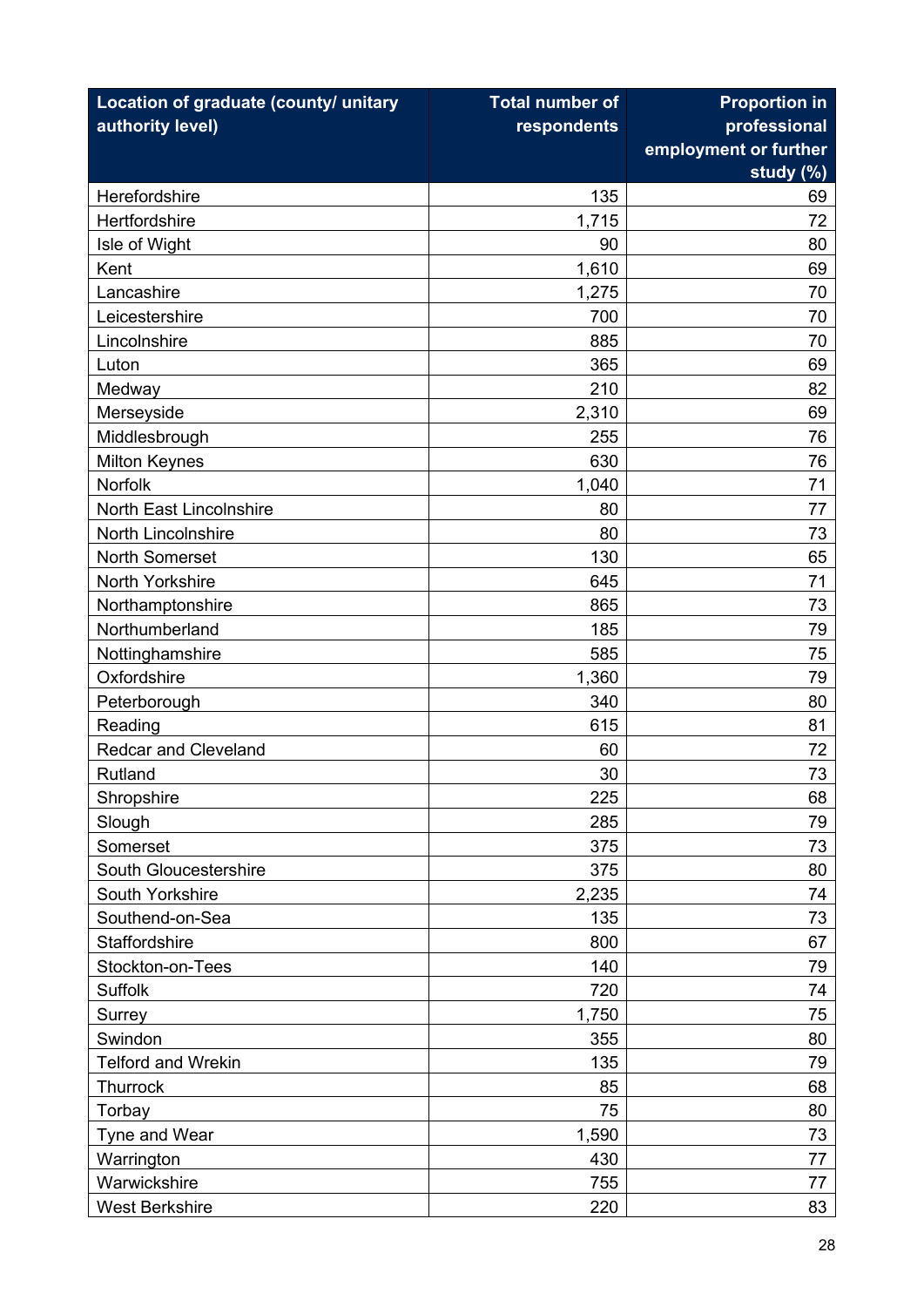| Location of graduate (county/ unitary<br>authority level) | <b>Total number of</b><br>respondents | <b>Proportion in</b><br>professional<br>employment or further<br>study $(\%)$ |
|-----------------------------------------------------------|---------------------------------------|-------------------------------------------------------------------------------|
| <b>West Midlands</b>                                      | 5,225                                 | 75                                                                            |
| <b>West Sussex</b>                                        | 970                                   | 74                                                                            |
| <b>West Yorkshire</b>                                     | 4,100                                 | 73                                                                            |
| <b>Wiltshire</b>                                          | 405                                   | 72                                                                            |
| <b>Windsor and Maidenhead</b>                             | 170                                   | 73                                                                            |
| Wokingham                                                 | 220                                   | 80                                                                            |
| Worcestershire                                            | 680                                   | 69                                                                            |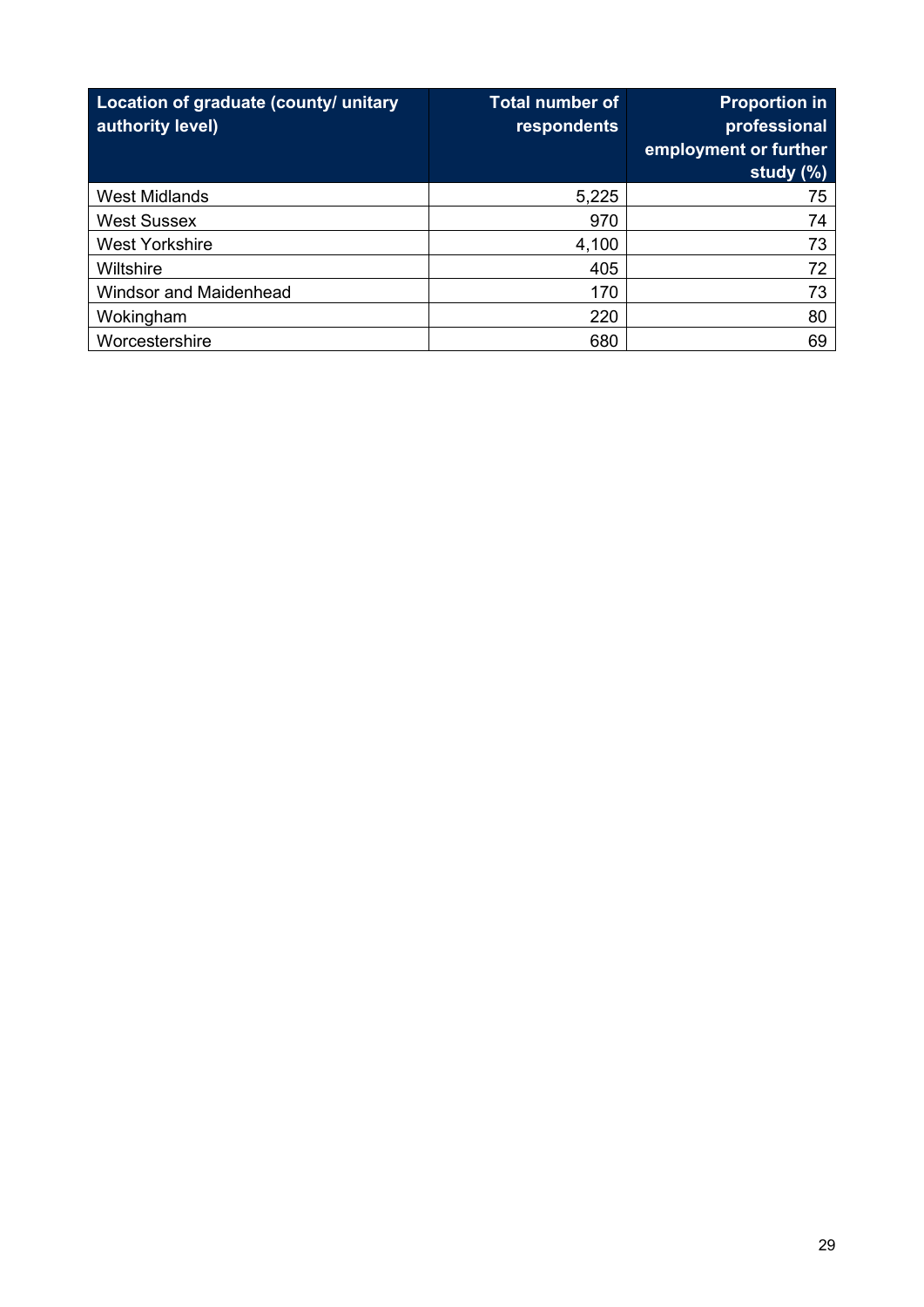# <span id="page-29-0"></span>**Annex B: Proportions of qualifiers in the original subject group and different subject group, by original subject group**

| <b>Original</b>  | <b>Original subject name</b>             | <b>Total</b> | <b>Proportion of</b> | <b>Proportion of</b> |
|------------------|------------------------------------------|--------------|----------------------|----------------------|
| CAH <sub>2</sub> |                                          | number of    | qualifiers in        | qualifiers in a      |
| subject          |                                          | qualifiers   | the original         | different            |
| group            |                                          |              | subject group        | subject group        |
|                  |                                          |              | (% )                 | $(\%)$               |
| CAH01-01         | Medicine and dentistry                   | 5,750        | 99.5                 | 0.5                  |
| CAH02-02         | Pharmacology, toxicology and             | 2,730        | 97.4                 | 2.6                  |
|                  | pharmacy                                 |              |                      |                      |
| CAH02-04         | Nursing and midwifery                    | 17,975       | 99.4                 | 0.6                  |
| CAH02-05         | <b>Medical sciences</b>                  | 2,695        | 94.6                 | 5.4                  |
| CAH02-06         | Allied health                            | 8,855        | 95.9                 | 4.1                  |
| CAH03-01         | <b>Biosciences</b>                       | 10,285       | 94.2                 | 5.8                  |
| CAH03-02         | Sport and exercise sciences              | 8,130        | 98.4                 | 1.6                  |
| CAH04-01         | Psychology                               | 12,605       | 97.1                 | 2.9                  |
| CAH05-01         | Veterinary sciences                      | 850          | 99.2                 | 0.8                  |
| CAH06-01         | Agriculture, food and related<br>studies | 1,810        | 94.9                 | 5.1                  |
| CAH07-01         | Physics and astronomy                    | 3,080        | 97.2                 | 2.8                  |
| CAH07-02         | Chemistry                                | 3,600        | 93.7                 | 6.3                  |
| CAH07-04         | General, applied and forensic            | 1,465        | 88.3                 | 11.7                 |
|                  | sciences                                 |              |                      |                      |
| CAH09-01         | <b>Mathematical sciences</b>             | 5,630        | 96.0                 | 4.0                  |
| CAH10-01         | Engineering                              | 12,255       | 96.8                 | 3.2                  |
| CAH10-03         | Materials and technology                 | 1,130        | 95.1                 | 4.9                  |
| CAH11-01         | Computing                                | 10,695       | 96.3                 | 3.7                  |
| CAH13-01         | Architecture, building and<br>planning   | 3,875        | 96.0                 | 4.0                  |
| CAH15-01         | Sociology, social policy and             | 9,810        | 95.7                 | 4.3                  |
|                  | anthropology                             |              |                      |                      |
| CAH15-02         | Economics                                | 5,885        | 96.2                 | 3.8                  |
| CAH15-03         | <b>Politics</b>                          | 4,805        | 96.8                 | 3.2                  |
| CAH15-04         | Health and social care                   | 4,935        | 94.9                 | 5.1                  |
| CAH16-01         | Law                                      | 10,590       | 96.8                 | 3.2                  |
| CAH17-01         | <b>Business and management</b>           | 28,460       | 97.9                 | 2.1                  |
| CAH19-01         | English studies                          | 9,630        | 97.0                 | 3.0                  |
| CAH19-02         | Celtic studies                           | 15           |                      |                      |
| CAH19-04         | Languages and area studies               | 3,970        | 94.8                 | 5.2                  |
| CAH20-01         | History and archaeology                  | 10,155       | 97.5                 | 2.5                  |
| CAH20-02         | Philosophy and religious                 | 3,080        | 96.3                 | 3.7                  |
|                  | studies                                  |              |                      |                      |
| CAH22-01         | Education and teaching                   | 11,765       | 98.1                 | 1.9                  |
| CAH23-01         | Combined and general studies             | 645          | 68.0                 | 32.0                 |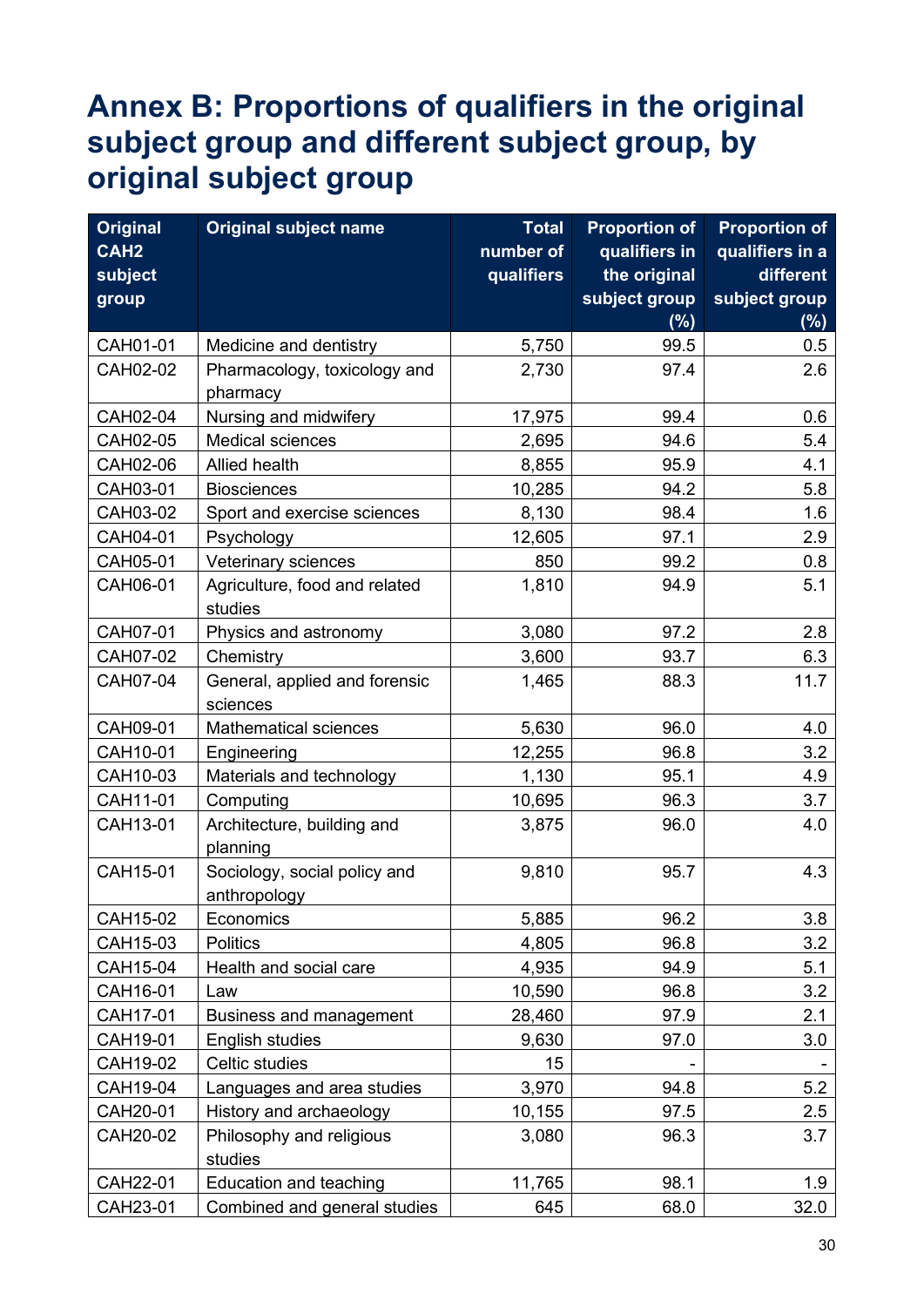| <b>Original</b><br>CAH <sub>2</sub><br>subject<br>group | <b>Original subject name</b>            | <b>Total</b><br>number of<br>qualifiers | <b>Proportion of</b><br>qualifiers in<br>the original<br>subject group<br>(%) | <b>Proportion of</b><br>qualifiers in a<br>different<br>subject group<br>(%) |
|---------------------------------------------------------|-----------------------------------------|-----------------------------------------|-------------------------------------------------------------------------------|------------------------------------------------------------------------------|
| CAH24-01                                                | Media, journalism and<br>communications | 7,865                                   | 95.5                                                                          | 4.5                                                                          |
| CAH25-01                                                | Creative arts and design                | 18,995                                  | 97.0                                                                          | 3.0                                                                          |
| CAH25-02                                                | Performing arts                         | 11,405                                  | 98.7                                                                          | 1.3                                                                          |